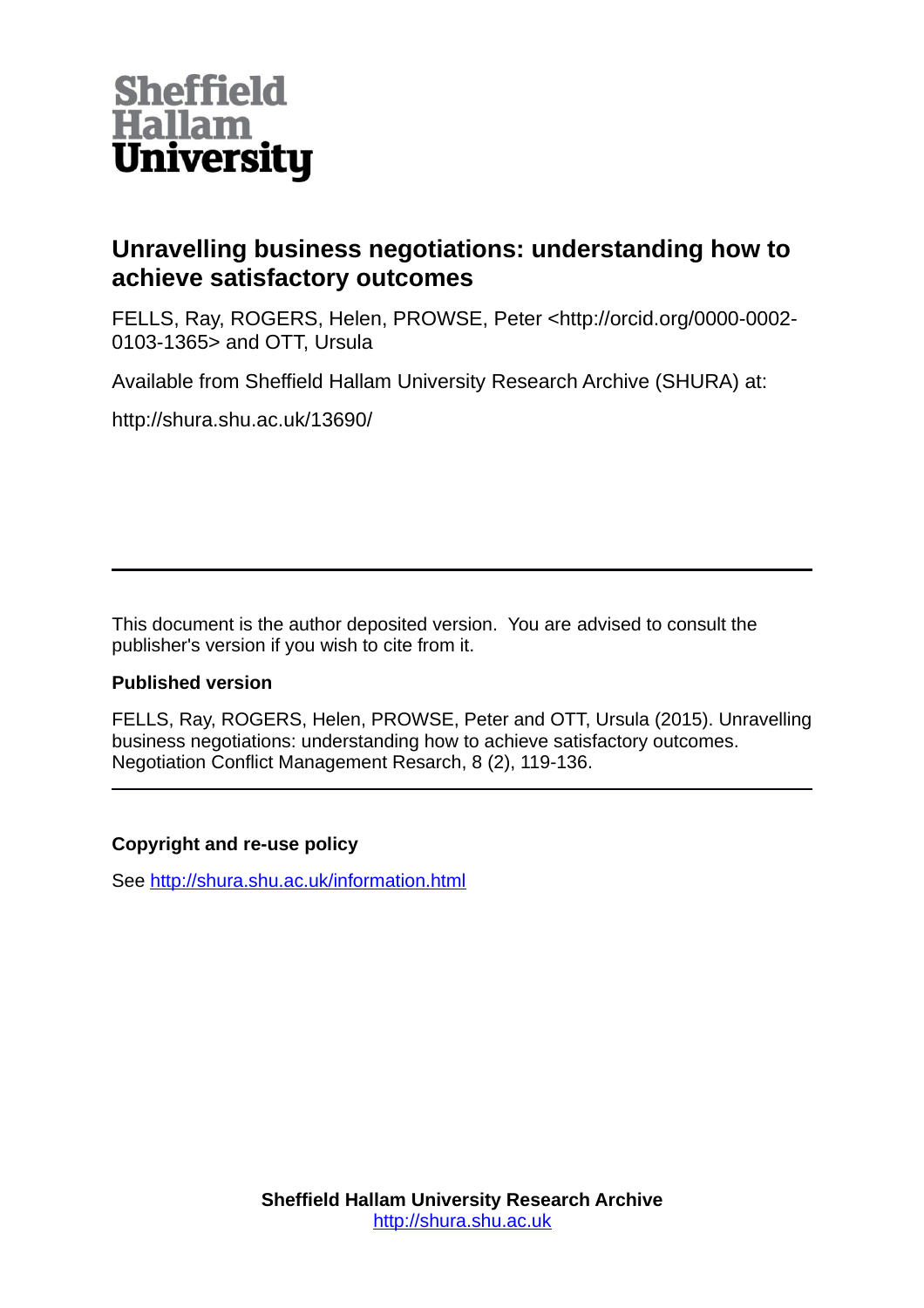# **Unravelling Business Negotiations Using Practitioner Data**

Ray Fells

University of Western Australia, Perth, Australia.

Helen Rogers Nuremberg Institute of Technology, Germany

Peter Prowse Bradford University School of Management, UK.

and

Ursula Ott Loughborough University, UK.

Corresponding author

**Prof. Helen Rogers**

Business Faculty

Nuremberg Institute of Technology

Bahnhofstrasse 87, Nuremberg

90402 Germany

e: Helen.rogers@th-nuernberg.de

Tel: 0049 911 5880 2833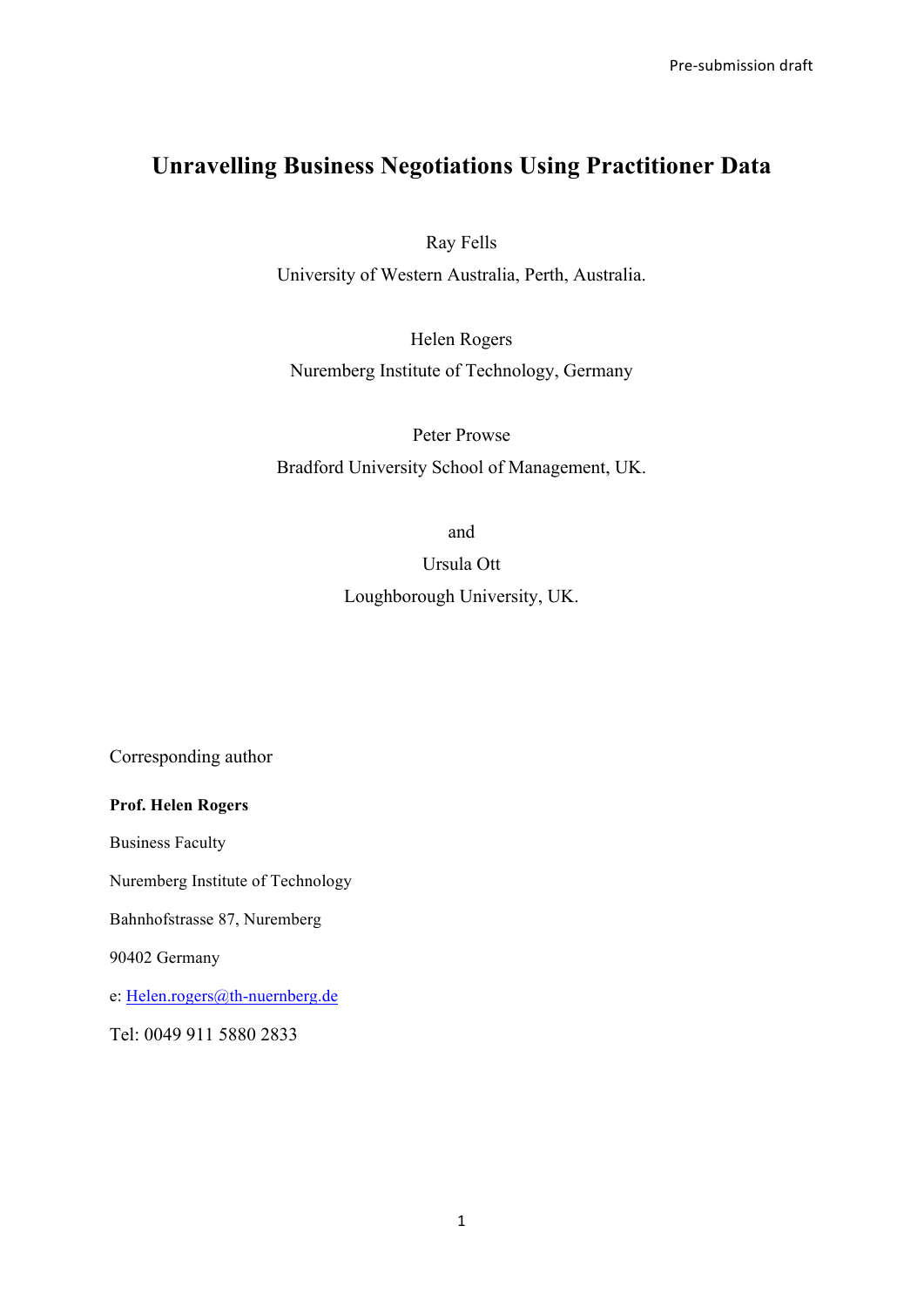#### **Abstract**

Although negotiations are a core business activity there is a lack of information about what actually occurs during a business negotiation. This study addresses this issue though an international survey of managers focusing on actual negotiations. The 294 respondents reported on what actions they took as they sought to achieve an agreement, including how information was exchanged, how they looked for new solutions and managed concession making. The analysis suggests a pragmatic approach to negotiation, whereby information is not withheld, but neither is it freely given. Solutions emerge from discussion of priorities and commonalities, rather than through more formal creative processes. The underlying script of negotiation appears to draw more on competitive than overtly collaborative tactics, suggesting that business negotiators are cautious co-operators. Further research avenues include investigating the pressures and context that impact upon negotiators' decision making and closer examination of interactions between negotiation tasks en-route to an agreement.

Keywords: International business negotiations, negotiation processes and tasks, outcome satisfaction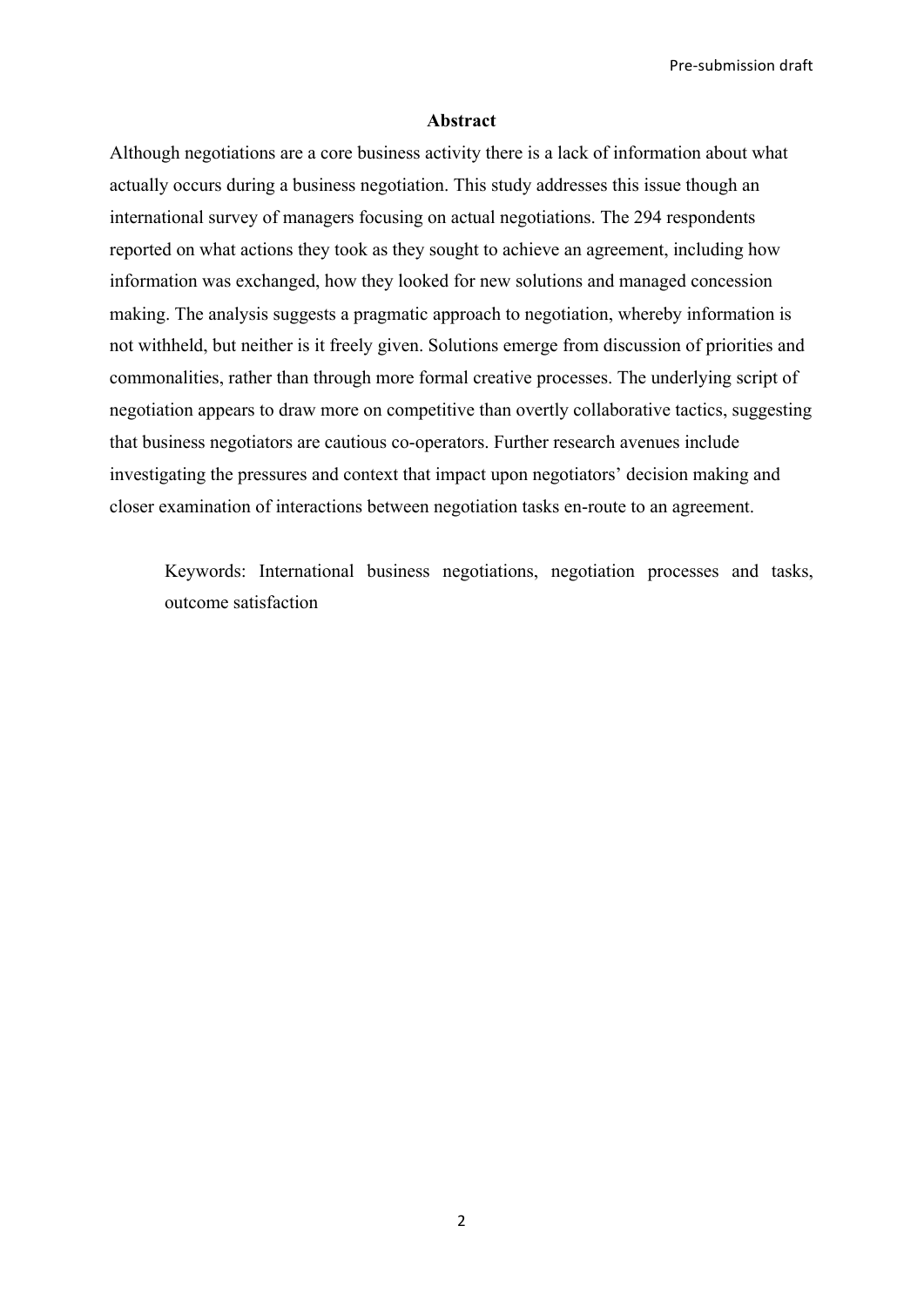# **Unravelling Business Negotiations Using Practitioner Data**

"I negotiated a two year service level agreement with a monopoly supplier. We negotiated over a six month period and met multiple times using face to face and conference calls. We moved from sorting the scope to more detailed discussions to running test phases to finally signing." (Procurement Manager)

"I negotiated a purchase order with a supplier. We met their representatives twice and about 10 times via tele-conversation. We communicated the requirements and specifications by tele-conversation. The first meeting sorted out the details of the deal and quality concerns; the second meeting sorted out the terms. Following the multiple tele-conferences, we were able to agree on final terms that were acceptable to us." (Procurement Supervisor)

Very little in business seems to happen without negotiation. Procurement contracts have to be secured; finance has to be raised; production schedules have to be finalized; there needs to be a sales contract with any number of clauses covering price, delivery, quality, risk mitigation. Managers might find themselves negotiating with government officials, environmental groups, indigenous communities or – if something goes wrong – with lawyers and regulators. A deeper understanding of how negotiators negotiate and how the negotiation process 'works' in the business context will contribute to more effective business practices. To this end, this paper provides insights from a survey of nearly 300 negotiation practitioners. The survey findings revealed that the tactics they each used in one of their business negotiations and offer insights into how the components of the negotiation process work together to produce a satisfactory outcome. Drawing upon practitioner data to complement findings from other research settings strengthens the links between research and practice as well as suggesting further avenues of exploration (Buelens, Van de Woestyne, Mestdagh & Boukenooghe, 2008; Carnevale & Dreu, 2005).

Knowledge of negotiation has been gained from contexts as diverse as international relations and the workplace. From the early manuals on diplomacy, the field of international relations has provided insights into how issues are resolved with researchers developing a range of analytical tools, from game theory through to content analysis (Axelrod, 1990; Deutsch, 1973; Druckman, 2005; Raiffa, 1982; Schelling, 1960; Sebenius, 2009), much of which can be applied to business negotiation. For example, drawing on their insights into international negotiations, Zartman and Berman (1983) suggested that negotiators should first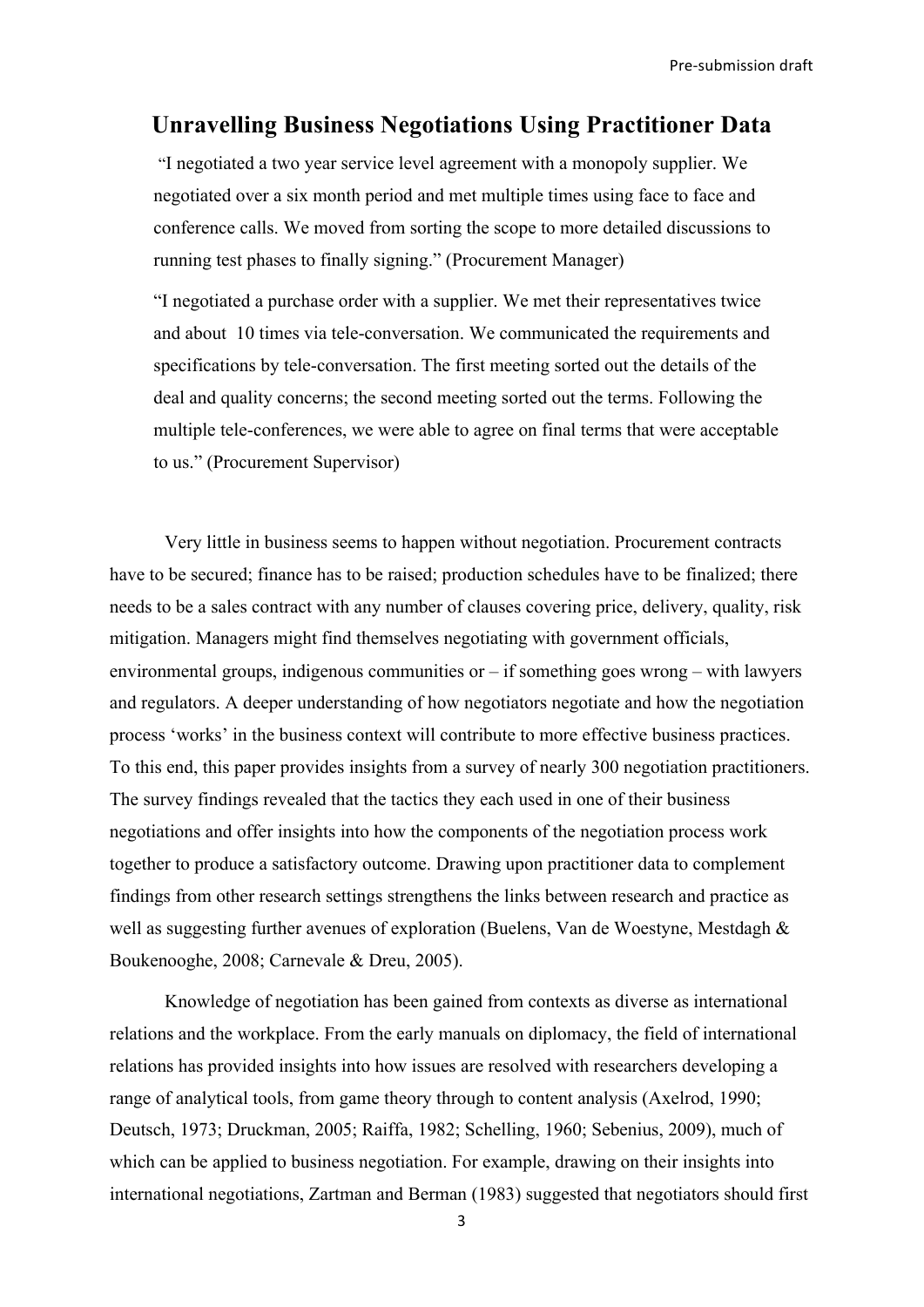develop a framework for a settlement and then work together to complete the details. This approach is recognizable in the business context where a typical sequence for a business acquisition negotiation would be for the parties to establish the key parameters of a settlement in a 'memorandum of understanding', and then within that framework 'fill in' the detail.

The work of Douglas (1957), Stevens (1963), and Walton and McKersie (1965) established a field of research into negotiation and mediation from a labor relations perspective, which also provided insights into how business negotiations in general might be conducted (not merely negotiations with unions). Both Douglas (1957) and Stevens (1963) identified phases in the negotiation process that the notion of phases underpinning much research into tactical behavior by negotiators. Walton and McKersie's(1965) behavioral theory -, and in particular their analysis of distributive and integrative bargaining, laid the foundations for much subsequent research across all fields of negotiation. Negotiation texts, such as Hames (2012), Lewicki, Minton and Saunders (2010), and Thompson (2012), have used the Walton and McKersie conceptualization to describe the core strategies of negotiation, irrespective of the context. Lax and Sebenius (1986), writing specifically for the manager, parallel Walton and McKersie's (1965, pp.161-169) mixed strategy approach with their own notions of creating more value and then claiming a share of it. Furthermore, Lempereur and Colson (2010) envisaged a similar strategic sequence for a negotiation to be successful.

Managers (or indeed any negotiators for that matter) seeking to improve their negotiations should pay attention to the interest-based approach, first popularized by Fisher and Ury (1981), that has formed the core of much negotiation research and practice (e.g., Thompson & Leonardelli, 2004). Negotiation scholars writing specifically for the business context, such as Lax and Sebenius (1986), Movius and Susskind (2009), and Watkins (2002), have built upon this interest-based approach, although Wheeler (2013) has suggested that business negotiations are more complex in that negotiators need a sense of direction, but must be able to manage uncertainty and indeed chaos. Similarly, Watkins (2006) believed that leaders need to pay attention to shaping the game both at the table and away from it when they are negotiating. Such considerations suggest that the dynamics of the negotiation process as it unfolds in business contexts will encapsulate the practical insights gained from research under controlled conditions but may well involve other elements due to the complexity of the context.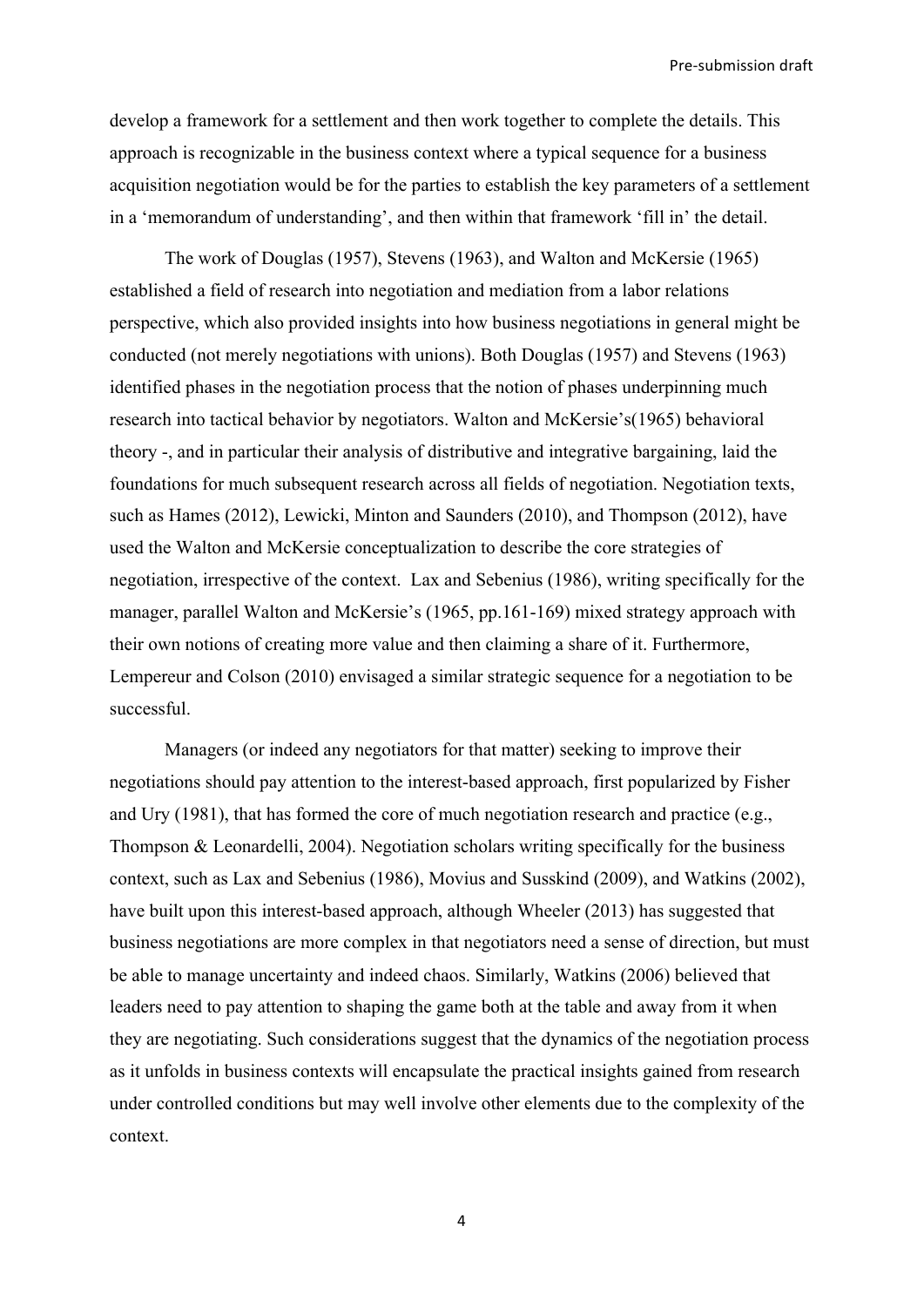Accounts of major business negotiations attest to their complexity. For example, Weiss (2011) described merger negotiations between two car companies that progressed through five different phases over a period of a year, with the companies also having to manage a complex web of stakeholders and competitors. The need to gain entry and establish an appropriately structured business model adds complexity and competitiveness when the business negotiations are international (Ghauri & Usunier, 2003; Hendon, Hendon, & Herbig, 1996; Kumar & Worm, 2004; Schuster & Copeland, 1996).

Most business negotiations are of a smaller scale, as exemplified by the two brief quotes at the start of this article taken from managers who took part in the research, and this may constrain the approach that the negotiators take. Ramsey (2004) found resistance to cooperative negotiation approaches amongst practicing buyers. The competitive context of many business negotiations is reflected by another manager (survey respondent) in his description of a negotiation:

I was involved in a negotiation relating to the supply of printing products. We had two negotiation-related meetings about storage, delivery, logistics and service support. The price factor was wagered in a third meeting because of our concern of threats from a *(competitor)* company. (Procurement manager)

The negotiators from two companies that had undertaken to cooperate over the share of infrastructure took over six months to reach an agreement (Fells, 2013). When researchers gain direct access to 'real life negotiations' ,which seems to occur more often with management-union than with business negotiations, they find that the use of contentious tactics and how arguments are shaped are an integral part of the interactive process (Douglas, 1962; Goering, 1997; Putnam & Wilson, 1989; Fells, 2000). Further exploration of practitioners' experiences would provide insights into the competitiveness in their negotiations and, in consequence, the scope – and the need – for them to adopt more collaborative value-creating approaches that are typically recommended in the negotiation literature.

#### **Negotiation as a Process of Tasks to be Worked Through**

At its most basic, 'negotiation is a process of combining conflicting positions into a common position' (Zartman, 1988, p. 32). Much of the research into negotiation is an investigation into just how negotiators do this. That negotiation is a 'process' that implies a sequence of activities through which the parties get from their conflicting positions to a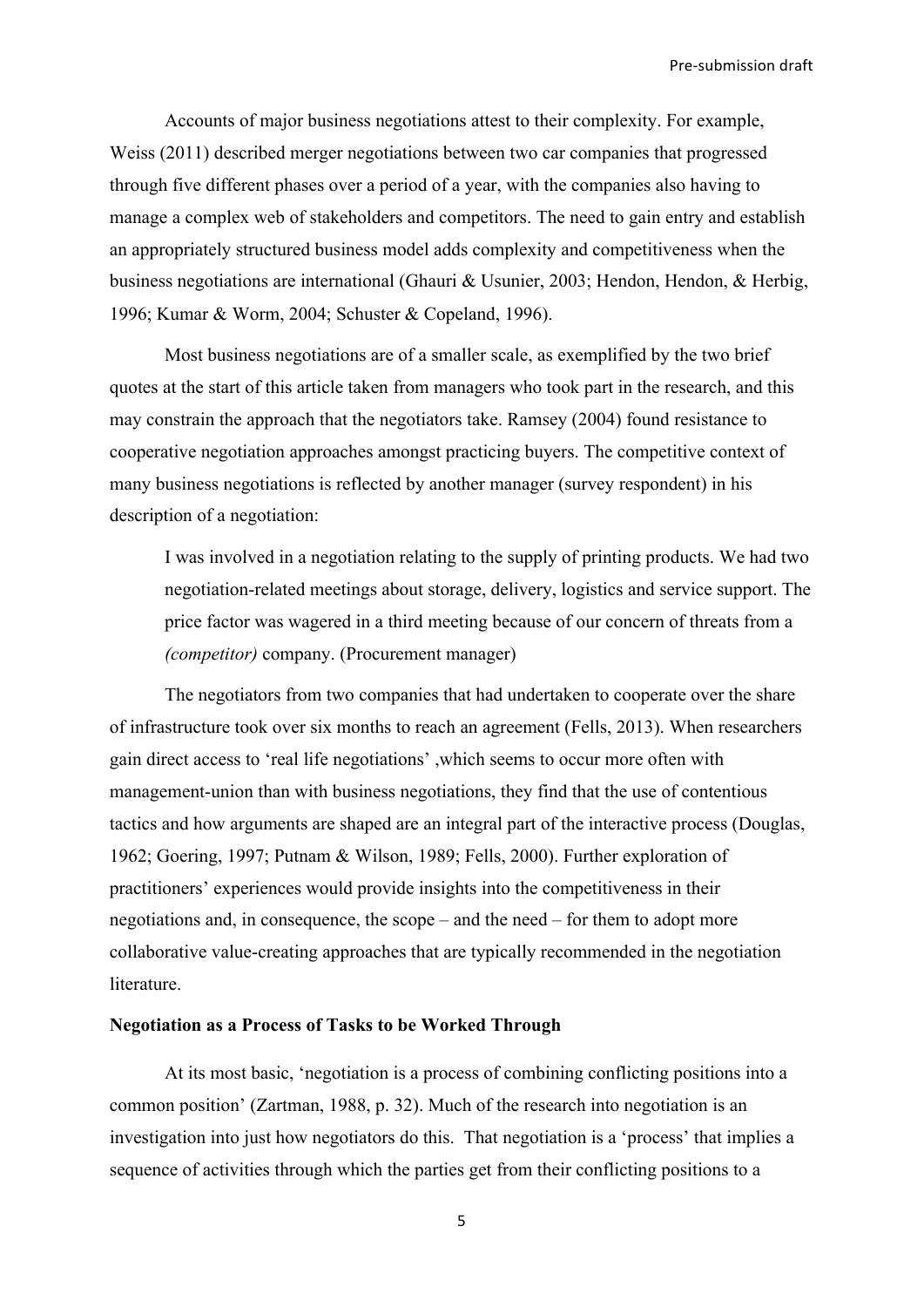common point (which may, incidentally, be that they both walk away with no agreement). Rubin and Brown (1975) described this sequence as "the presentation of demands or proposals by one party, evaluation of these by the other, followed by concessions and counterproposals" (p. 18). Negotiation involves a mix of both collaborative and more competitive or persuasive activities, which may be identifiable as phases or stages in the negotiation. These phases of cooperation and competitiveness can occur because the negotiators develop a strategy to create value before claiming their share of it (Lax & Sebenius, 1986; Walton & McKersie, 1965). The sequential nature of negotiation can also emerge where the parties follow the inherent logic of decision making: understand the difficulty, identify options, decide upon one of them, as exemplified by the phase models of negotiation (Douglas, 1957; Fisher, Ury & Patton, 1991; Holmes, 1992; Olekalns, Brett & Weingart, 2003). Within these overall patterns, the language of negotiators suggests both competitiveness and cooperativeness appear to feed off each other as the parties search for a way forward (Putnam, 2010; Putnam & Fuller, 2014). Negotiators have to make sense of the unfolding dynamic and improvise around their negotiation script if they are to combine conflicting positions into a common position (Brett, 2014; Fells, 2012; McGinn & Keros, 2002; Wheeler, 2013).

Fells (2012) described this complex process as 'negotiation is a process through which two parties with differences that they need to resolve try to reach agreement through exploring for options and exchanging offers' (p. 3). Even this does not include the important task of preparation for negotiation, but it does indicate the two main ways that a common position may emerge - through the creative development of options and/or through the more competitive trading of offers. To reach an agreement, negotiators would therefore expect to undertake four key tasks: preparation, information exchange, solution seeking, and concession management (Figure 1). As indicated above, negotiations can be described as going through phases or stages. Regarding a negotiation as a series of tasks – things that ought to be done if an agreement is to be achieved – adds a greater sense of purpose to the process and so is the perspective taken in this paper.

Figure 1 A model for business negotiations (based on Fells, 2012)

-----------------------------------------------------------------------------------------------------------------------

#### ABOUT HERE

-----------------------------------------------------------------------------------------------------------------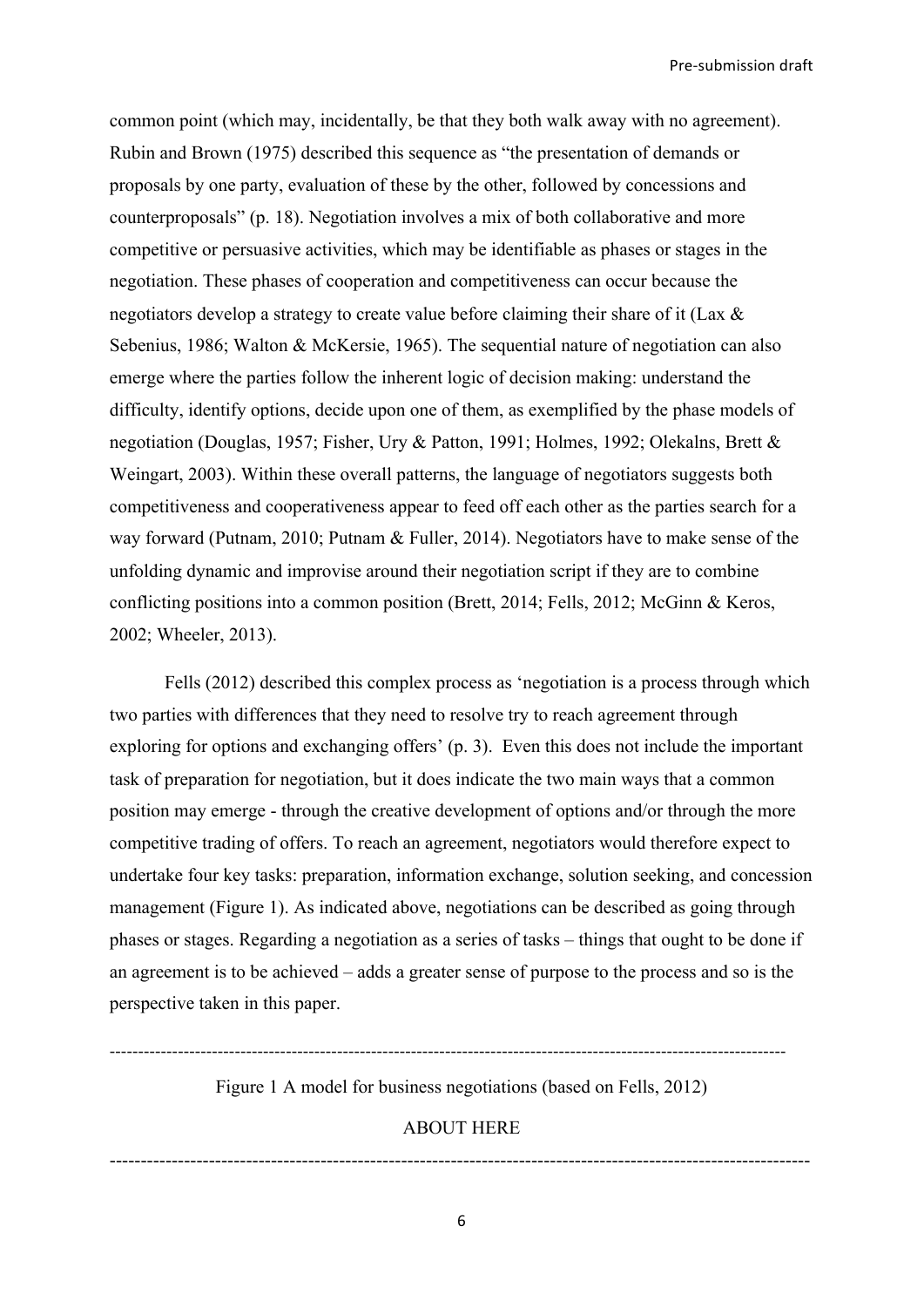Not all negotiations go smoothly, so deadlocks are possible. A further dimension to negotiation is the parties' appreciation of their power position which they acquire through their preparation and through learning more during the negotiation itself. The outcome of a negotiation has two aspects: the *settlement* (which can include no agreement) and the *process* aftermath. These various elements of negotiation – the tasks, appreciation of power, possible deadlocks and the parties' satisfaction with the outcome provided the structure for data collection through the questionnaire. For the purposes of this paper, we focus on the direct path to a negotiated outcome, the four key tasks of Table 1. The effects of deadlocks and power, while both interesting factors, add considerable complexity to the model of a negotiated outcome and were considered out of scope for this initial study.

A review of the research literature on negotiation activities within each task again prompts the question: to what extent do negotiation practitioners employ these tasks as they seek to achieve an agreement? That a negotiation involves a series of tasks gives rise to a second question: how do these tasks fit together to make a negotiation 'work'? The review suggests a number of hypotheses and these are shown in Figure 2.

--------------------------------------------------------------------------------------------------------------------------

Figure 2 Task model of negotiation with task-related hypotheses

#### ABOUT HERE

-------------------------------------------------------------------------------------------------------------------------

Preparation is an important but complex task that impacts upon one's effectiveness in the ensuing negotiation (Rackman & Carlisle, 1978; Roloff & Jordan, 1991). There are many frameworks to guide negotiators in this task (e.g. Fisher & Ertel, 1995; Peterson & Lucas, 2011; Lewicki, et al., 2010, Watkins, 2002), the primary objective being to better one's understanding of the context within which the negotiations are occurring, the interests of the both parties and what they hope to achieve out of the negotiations.

The logic of the task oriented approach suggests that the more information a negotiator has gained through preparation, the more likely he/she is to share and also gain information rather than just place a position on the table (Fells, 2012; Fisher & Ertel, 1995; Ghauri & Usunier, 2003). Similarly, better preparation will open up possible solutions, again leading to more solution oriented rather than positional activity in the negotiation (Fisher et al., 1991; Rackman & Carlisle, 1978; Roloff & Jordan, 1991; Salacuse, 2003). Negotiators who are prepared and so have opened up the possibilities within the negotiation are then less likely to have to engage in trade-offs or pressure tactics to find an agreement because they are more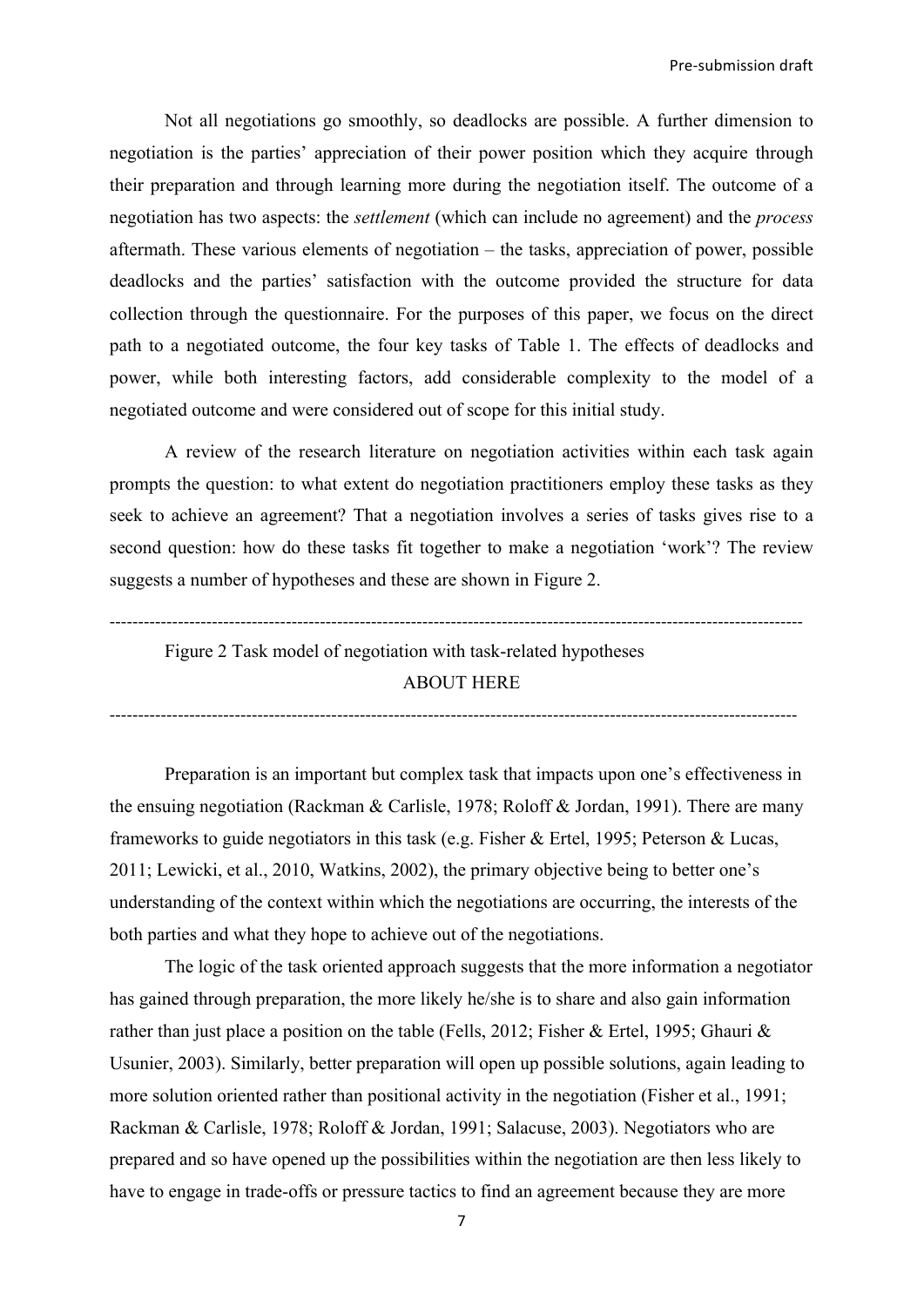likely to have found a solution that is mutually beneficial (Fells, 2012; Ghauri & Usunier, 2003; Rogers, Hossinger, Perks & Ghauri, 2010). We would anticipate a cumulative positive effect such that more preparation leads to more information exchange, which in turn leads to more looking for solutions, thus making concession management less necessary. The three hypotheses can be expressed as follows:

*Hypothesis*  $I(H_1)$ *.* It is predicted that greater preparation prior to a negotiation will lead to more information exchange.

*Hypothesis 2 (H<sub>2</sub>)*. It is predicted that greater preparation prior to a negotiation will lead to more solution seeking.

*Hypothesis 3 (H<sub>3</sub>)*. It is predicted that greater preparation prior to a negotiation will lead less concession management.

Once the negotiations have started, information exchange is at the heart of process (De Dreu, Beersma, Stroebe & Euwema, 2006; Thompson, 1991). The task of sharing information and gaining insights from the other party involves questioning, responding and listening that enables the parties to increase their understanding of each other's situation and particularly their priorities. However, if the information is ambiguous then it can slow down a settlement (Loewenstein & Moore, 2004).

Even without much preparation, if negotiators exchange information at the negotiating table, then they will find it easier to move into solution seeking (Butler, 1999; Graham, 1986; Pruitt, 1983; Thompson, 1991; Weingart, Thompson, Bazerman & Carroll, 1990) and have less need to engage in concession management (Fisher et al., 1991; Salacuse, 2003; Weingart et al., 1990.). We therefore propose:

*Hypothesis 4 (H4)*. More information exchange leads to the negotiation participants being more likely to look for solutions (i.e., solution seeking).

*Hypothesis 5 (H<sub>5</sub>)*. More information exchange leads to less concession management.

The task of solution seeking involves looking for possible ways to resolve the issues other than using any positions that may have already been put forward; it is related to creativity (but doesn't imply the negotiators did actually find a creative solution). Bazerman and Neale (1992) suggested a number of ways (in addition to exchanging information) to find new value adding solutions including regarding differences as opportunities and continuing to search for a better solution. New solutions can emerge from open brainstorming (Fisher et al., 1991; Ury, 1991); and spontaneously ('ah ha' moments - see Putnam, 2010). The more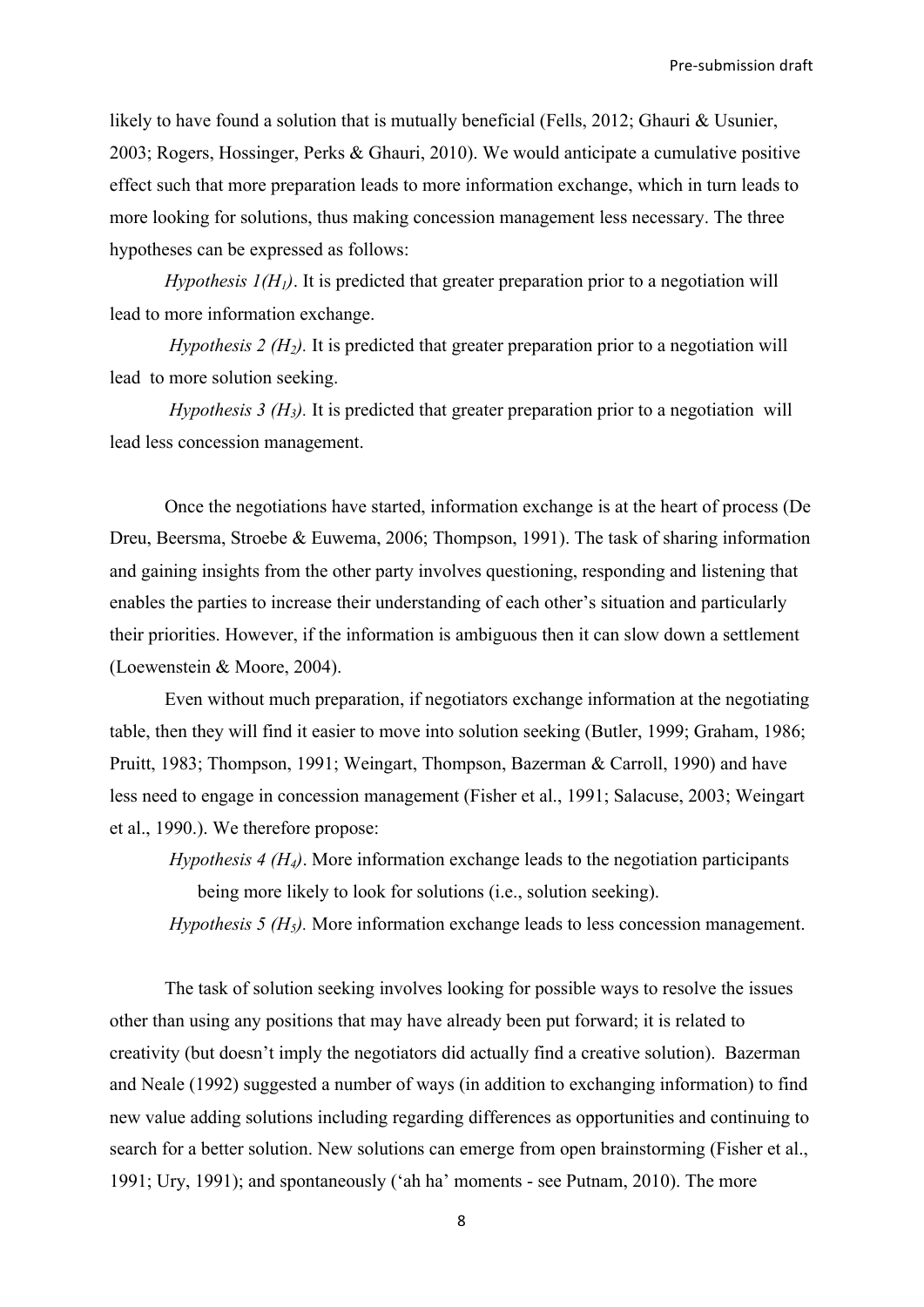negotiators have engaged in the task of seeking solutions the less likely are they to have to engage in making concessions to reach an agreement (Weingart et al., 1990) which leads to a further hypothesis:

*Hypothesis 6 (H<sub>6</sub>)*. It is predicted that more solution seeking will lead to less concession management

The final task in a negotiation is that of concession management, securing or perhaps giving concessions to bring tentative suggestions or divergent positions into a point of agreement. Negotiators can do this through continually restating one's case (e.g., positional arguing, Olekalns & Smith, 2003; argumentation, Putnam & Wilson, 1989), making trades (i.e., logrolling); splitting the difference; using external criteria (Fisher et al., 1991); making a unilateral concession to encourage the reciprocal response (Kwon & Weingart, 2004) and making personal appeals or threats (Rubin, Pruitt, & Kim, 1994; Sineaceur & Neale, 2005).

The various hypotheses posed above all work towards the conclusion that concession management is what occurs in default of the other three tasks. The general proposition is that there is a positive sequential effect between preparation, information exchange and looking for solutions, while a failure to engage in these tasks will then require more concession management to achieve an agreement. Together the six hypotheses deal with whether one task in the negotiation process is likely to lead to more or less of another en-route to an agreement.

Negotiation is a purposeful activity with each party seeking to achieve an outcome at least as good as might be obtained elsewhere (Fisher et al., 1991; Rubin & Brown, 1975). A further question then arises - to what extent do the four tasks, either separately or in combination, contribute to a satisfactory outcome to the negotiation? As with the individual negotiation activities, the findings from experimental settings provide good indications of the factors that lead to successful outcomes but practitioner settings can provide additional insights (Fells, 2013; Halpert et al., 2010) into how the negotiation process works.

When negotiators prepare and then engage in information exchange they can anticipate more satisfactory outcomes (Fisher & Ury, 1981; Ghauri & Usunier, 2003; Salacuse, 2003). In a similar way, the more collaborative solution seeking approach in negotiation will lead to more satisfactory outcomes (Halpert et al., 2010; Weingart & Olekalns, 2004) while there is less satisfaction emerging when negotiators have had to engage in concession management activities (De Dreu, Weingart & Kwon, 2000; De Dreu, Giebels, & Van de Vliert, 1998; Kwon & Weingart, 2004). Four hypotheses can be proposed about what actions by negotiators would lead to greater satisfaction with the outcome: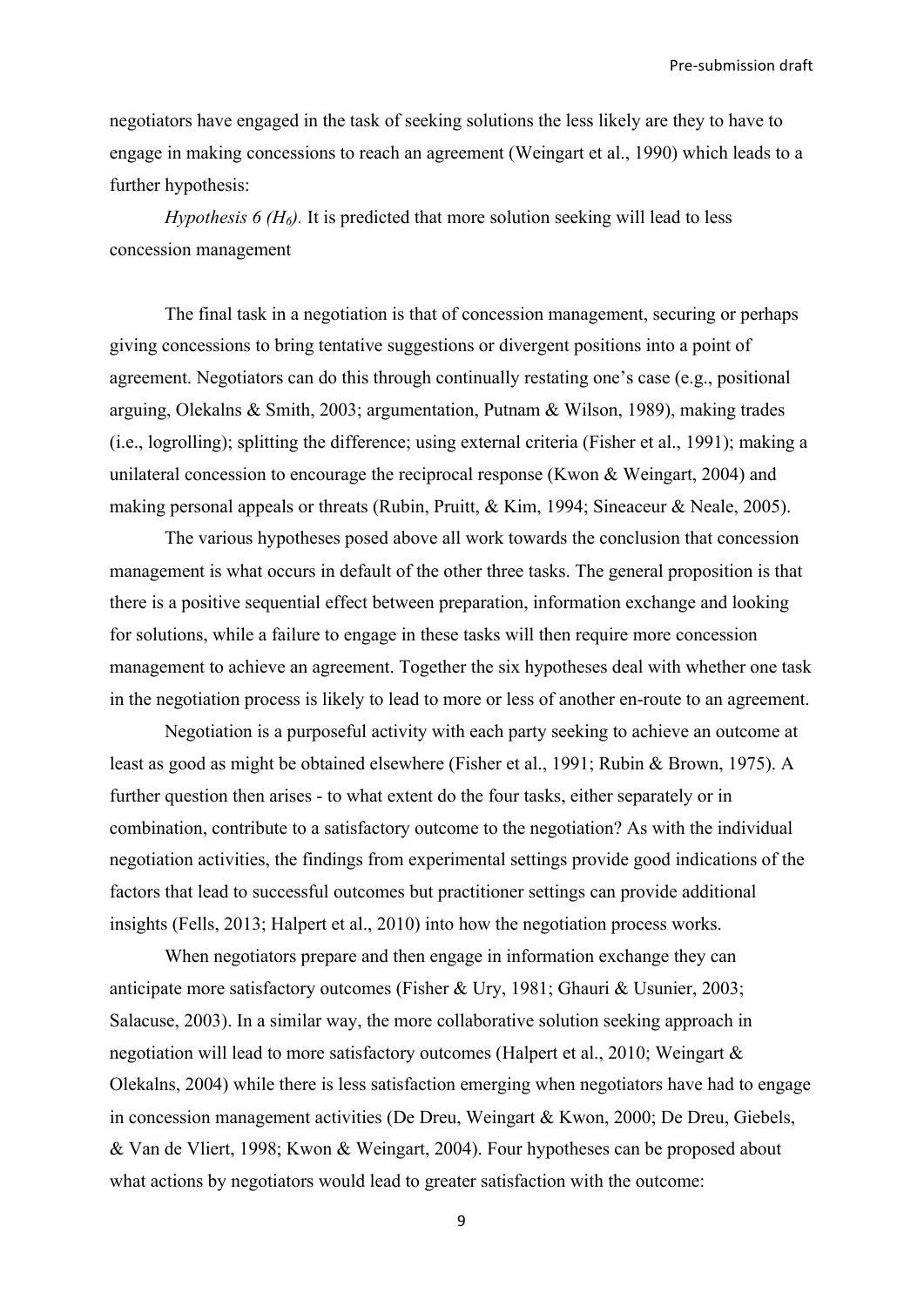*Hypothesis 7 (H<sub>7</sub>):* It is predicted that more preparation will lead to greater satisfaction.

*Hypothesis 8 (H<sub>8</sub>):* It is predicted that more information exchange will lead to greater satisfaction.

*Hypothesis 9 (H<sub>9</sub>)*: It is predicted that more solution seeking will lead to greater satisfaction.

*Hypothesis 10 (H<sub>10</sub>)*: It is predicted that more concession management will lead to lower satisfaction.

#### **Method**

As indicated above, access to negotiations in live settings is far less common but when it is granted researchers are able to closely analyze what negotiators do through what they say and how they manage the words they use both at the table and away from it (Maynard, 2010; Putnam, 2005; Putnam & Fuller, 2014). Careful analysis of interactions in simulated negotiations also provides insight into how negotiators manage their strategies and tactical moves (Weingart & Olekalns, 2004), but ethnographic studies are rich in capturing the way words take on meaning that is specific to the context, such as, the use of the labels 'language' and 'money' in a labor contract negotiation (Putnam, 2003). In a business negotiation, the equivalent terms might be 'scope' and 'financials'.

Surveys are reported on far less often than experimental results though the subjects do tend to be managers rather than students (Agndel, 2007). The research examined in this article uses a survey approach as the best practical method to obtain data on negotiations occurring in a business context. The intent was to access individuals who were directly involved in negotiations in a work context. They were asked to focus on a specific negotiation that they had been involved in, and to record what strategies and tactics were used. Rather than responding with what they typically do in a negotiation (or would prefer to do), the survey questions sought data on what they and the other party actually did. In this way, each questionnaire provides a snapshot of the whole process from initial differences to agreement or in some cases to the parties ending the negotiation without reaching an agreed settlement.

Surveys are not without their challenges. Questionnaires are dependent on the respondent's powers to recall, incurring the risk of self-serving bias in the recollections, the inability to triangulate or obtain parallel data from the party on the other side of the negotiating table (Field, 2005; Ghauri & Grønhaug, 2010). Generalizability of findings on a relatively small sample is also an issue (Miles & Huberman, 1994). Steps were taken to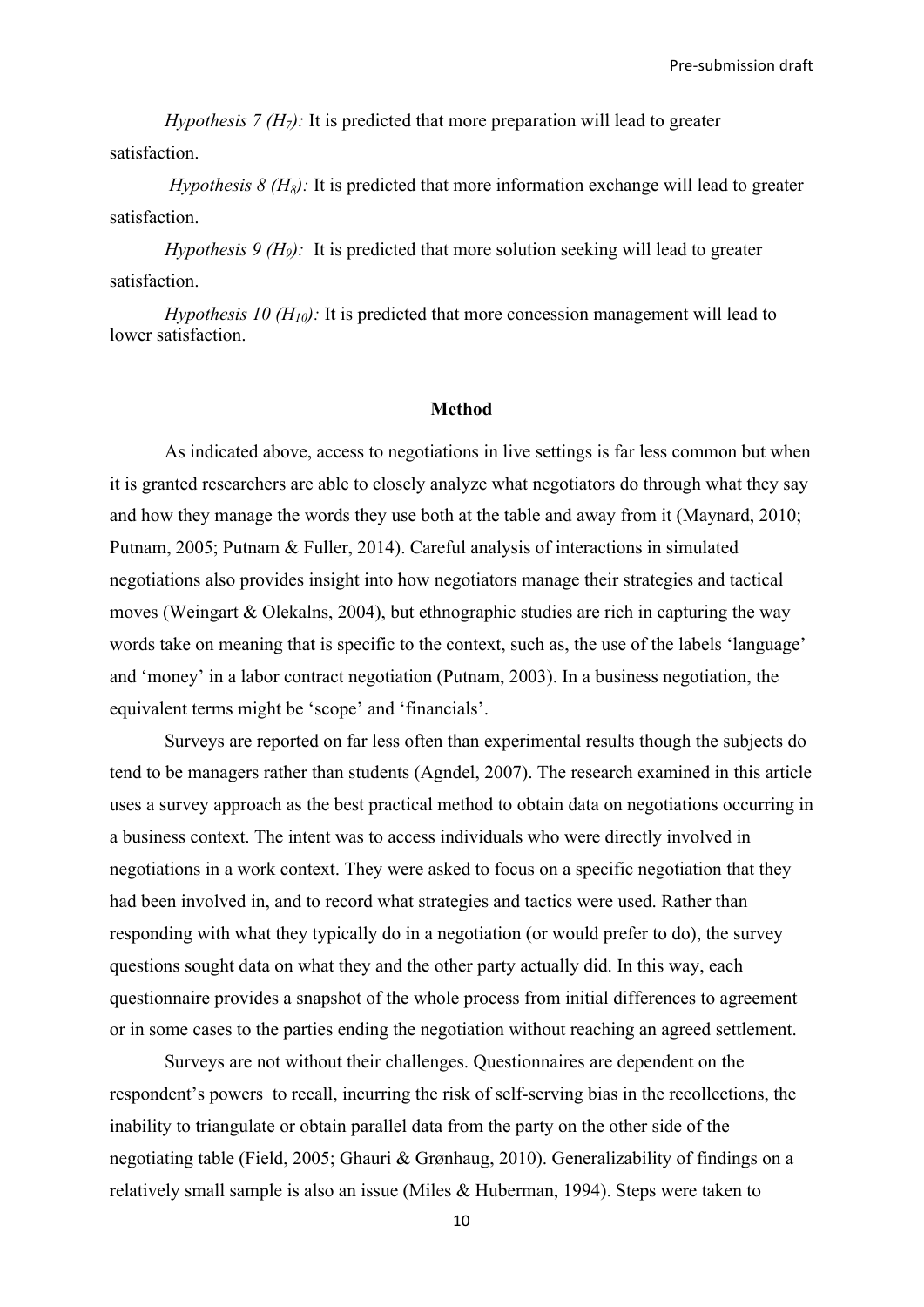prevent the trap of a convenient sample through using multiple sources across the world (this is explained in more detail in the data collection section).

The conclusions are tentative owing to the sample size and the inherent limitations of research that relies on self-reported survey data. As such, one must bear in mind that participants may not have responded accurately, nor do their responses indicate the effectiveness of their actions. Despite limitations, the contribution of this approach lies in the way that it provides data on real business negotiations that is informative in its own right but which also provokes further avenues for research, some of which are identified later in the paper.

#### **Questionnaire Development**

In the survey, participants were asked the extent to which they considered a range of factors drawn from the framework developed by Fells (2012), which were the importance of the issue, time pressure and alternatives, the other's likely strategy, and the desired outcome from the other party's perspective.

Information related statements can be precisely categorized for research purposes, for example, positions or facts (distributive information) or priorities, needs and interests (integrative information) (Olekalns, Brett & Weingart, 2003). In seeking to uncover the working dynamics of the negotiation process, the questionnaire sought to obtain practitioner responses to a more task-related question; 'how did you gain insight into what the other party *really* wanted and were prepared to agree to?' The response set (Table 1) focused more on how information was exchanged than its specific content. It provides, for example, for the realistic possibility that a negotiator, through their prior preparation, already had a good insight into what the other party wanted. This source of 'information exchange' would not be observed though analysis of statement categories, except perhaps indirectly though identifying questions asked by the negotiator that had the purpose of confirming their prior understanding of the other party's interests and positions.

Table 1 Survey questions on information exchange

-----------------------------------------------------------------------------------------------------------------

ABOUT HERE

-----------------------------------------------------------------------------------------------------------------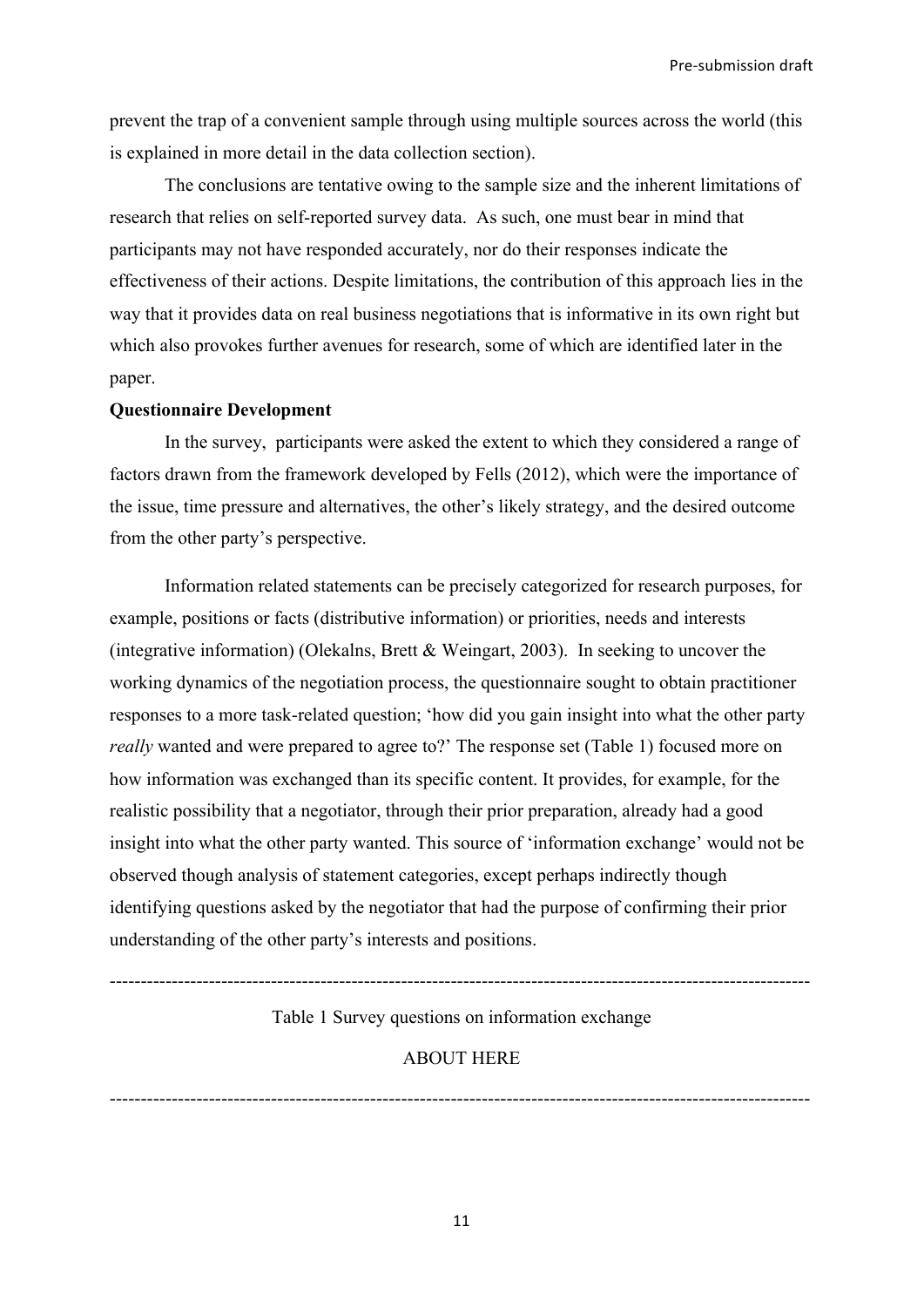The same approach was taken for the second negotiation task, that of finding solutions. The question asked was, 'to what extent were any of the following used to develop new suggestions or proposals to resolve the differences between the parties?' The questionnaire gave a choice of seven possible responses, solution-seeking activities derived from the literature ranging from specific times of brainstorming to continuing to search even though a satisfactory solution had been found. One response option provided for when suggestions were developed away from the table, not normally an option in most experimental settings. Negotiators were also asked how they persuaded the other party to agree. The response options identified from the research literature included restating one's case, expecting the other to agree, trading off less for more important items, splitting the difference, and making personal appeals or threats.

#### **Data Collection**

The survey instrument (questionnaire) was generated and administered electronically using an Internet-mediated survey software program (i.e., Survey Monkey) and consisted of a combination of closed-answer questions on a Likert scale, as well as open-ended items. The questionnaire was structured around the elements of negotiation shown in Figure 1. An introductory section covered issues such as role, country, years of experience, type of negotiation, and cultural background of the participant. The questionnaire was developed in a multistep process, adapting questions from previous studies including a pre-test (pilot) which served to examine the reliability, clarity and validity of the questionnaire items (Saunders et al., 2007: 387). The pilot version of the questionnaire was completed by 20 managers (each with at least 5 years negotiating experience) in Perth, Western Australia and in Manila, Philippines. Drawing on their feedback the questionnaire was simplified and clarified. An open-ended summary question was retained at the start of the questionnaire to help the respondent focus on a particular negotiation, rather than give generalized responses. The questions followed the anticipated sequence of a negotiation: preparation; gaining insights; developing new suggestions and methods of persuasion. After a question about the type of agreement reached (which included a 'no agreement' option) respondents were asked their level of satisfaction with the outcome and with the process of negotiation. As indicated above, the response options were couched in general language.

Participants, who completed the final survey, were drawn primarily from graduate management programs and alumni lists from business schools. These included business schools in Australia, Denmark, The Emirates, Germany, Hong Kong, Singapore, the United Kingdom and the United States. Additionally, a number of professional organizations in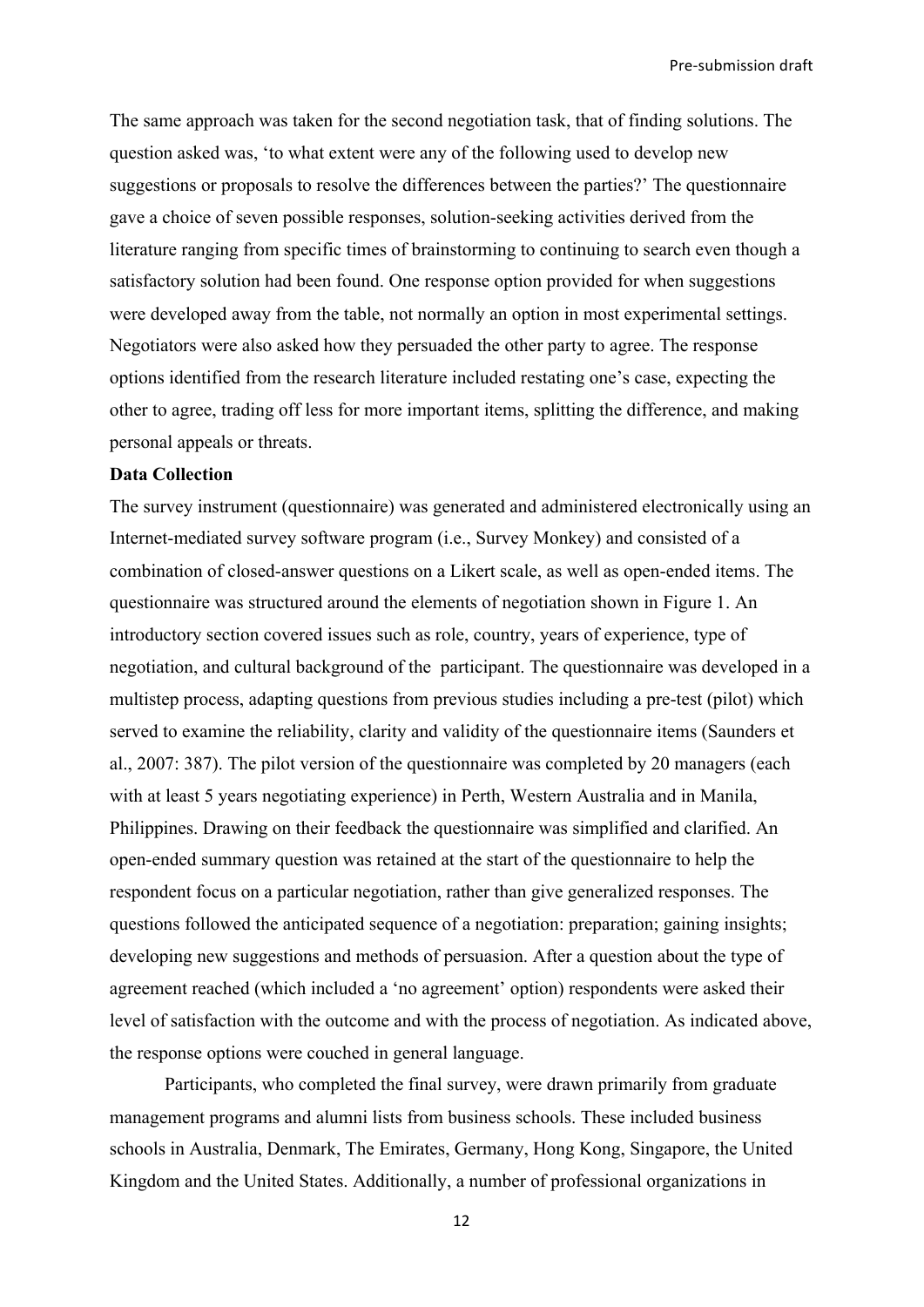general management, human resources and supply chain management were approached and they informed their memberships of the survey, so encouraging participation (Zu, 2012). Responses were gained by contacting professional business organizations/networks to ensure that the emphasis was on active managers.

The questionnaire was hosted on Survey Monkey for a period of 12 months until mid 2012. Using an online facility enabled a broad field of respondents to take part in the survey. However, invitations to participate in online surveys do not yield good response rates and, as anticipated, the majority of respondents were in response to invitations to participate by the authors or colleagues. Owing to the fact that the 'invitation to participate' link was forwarded by social media, it is not possible to determine the response rate. Previous research suggests that response rates for surveys sent through email are relatively low as compared to traditional mail surveys (Michaelidou & Dibb, 2006; Saunders et al., 2007). Although it is difficult to prove, it is fair to assume the two main reasons for non-responses were not actually receiving the questionnaire (out of date contact details) and the intention not to respond (Baruch and Holton, 2008). Additionally, as is the case with many studies of this nature, the issue of response bias also plays a role in the responses received. In all cases completion of the survey was on a voluntary basis. By the deadline date, the number of utilizable surveys was 294. They were drawn from a range of industries and involved negotiations that occurred across international borders. The role of the respondent at the time of their negotiation included owner/CEO (6%), general managers (18%), a buyer's role (12%), sales and human resources (both 11%). 15% of respondents had a technical expertise role such as a lawyer or information systems manager. In terms of the type of negotiation under consideration, the two dominant types were procurement and sales negotiations (28% and 23% respectively) followed by commercial negotiations (14%).

#### **Results**

#### **What Do Negotiators Do?**

Negotiators need to get to understand the other party's position, interests and general situation as well as getting the other party to do the same. Accepting that some had worked out the other side's situation through their preparation, the dominant methods appear to be through information sharing (i.e., offering insights) and through focusing on common ground. The need to offer insights (e.g., to encourage the other party to do likewise) suggests a careful exchange of information, rather than a fully open one. Interestingly negotiators did not rely on gaining insights through focusing on their differences (Figure 3).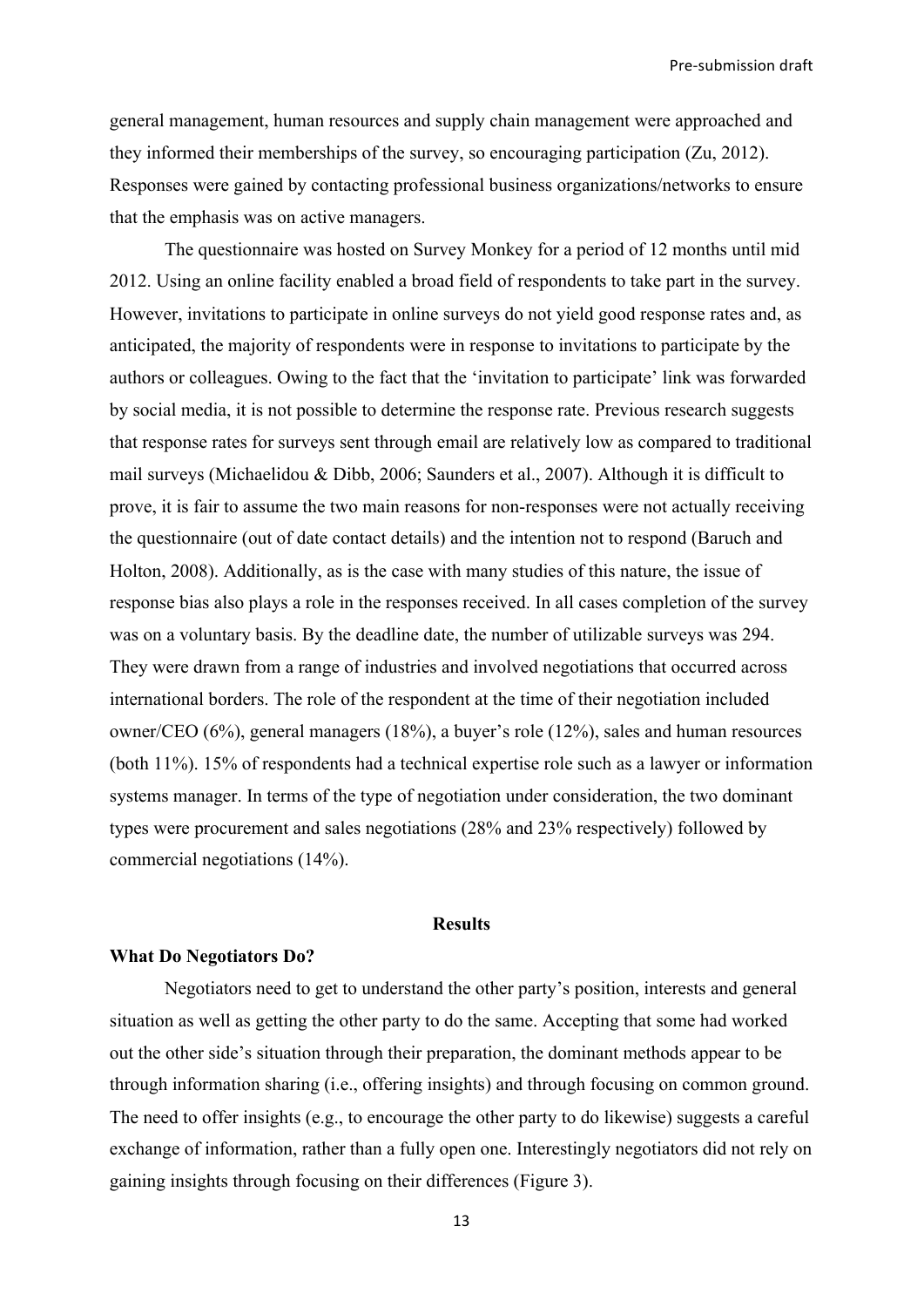The negotiators used a range of techniques to generate new solutions but with no clear preference (Figure 3), perhaps indicating that they are being opportunistic in how they sought new ways to resolve the issues. However, they did not appear to focus on their differences, nor continue to search for better solutions. This might suggest that their collaborative efforts were directed more to accommodating each other across some middle ground rather than pushing the limits in pursuit of more joint value. A significant proportion indicated that solutions were found unilaterally rather than in joint session. It is not clear from the responses which of the solution seeking activities most generated possible solutions that then became the actual solution.

Negotiations also involve persuasion as possible solutions have to be agreed upon - the strategy of creating value is followed by a need to claim value. Restating one's case and trading off less important items (the latter arising out of the discussion of priorities, above) were the most relied upon. The absence of threats suggests that the end-game of the negotiations was not overtly competitive.

Figure 3 What do negotiators do? Information exchange and seeking solutions

--------------------------------------------------------------------------------------------------------------------------

### ABOUT HERE

--------------------------------------------------------------------------------------------------------------------------

### **How Do The Tasks Fit Together To Make a Negotiation Work?**

Three hypotheses (i.e.,  $H_1$ ,  $H_2$ , and  $H_4$ ) suggest that there are positive links between three elements in negotiation – preparation, information exchange and solution seeking. Using regression analysis, we first examined the effect of one element on another, the relationship between one and another, as well as the proportion of variances in the hypothesized outcomes accounted for the predictor (analysis of the effect on satisfaction appears later).

The three hypotheses are that more preparation leads to a higher level of information exchange  $(H_1)$  and has a positive effect on the extent of solution seeking  $(H_2)$ , and that more information exchange has a positive effect on the extent of solution seeking (H4). These three hypotheses were supported. Preparation significantly predicted information exchange in the positive direction,  $\beta = .30$ ,  $t(279) = 5.20$ ,  $p < .001$ . Preparation also explained a significant proportion of variance in information exchange,  $R^2 = .09$ ,  $F(1, 279) = 27.03$ ,  $p < .001$ . Preparation significantly predicted solution seeking in the positive direction,  $\beta$  = .32, *t*(279) = 5.65, *p* < .001. Preparation also explained a significant proportion of variance in solution seeking,  $R^2$  = .10,  $F(1, 279)$  = 31.94,  $p < .001$ . Additionally, information exchange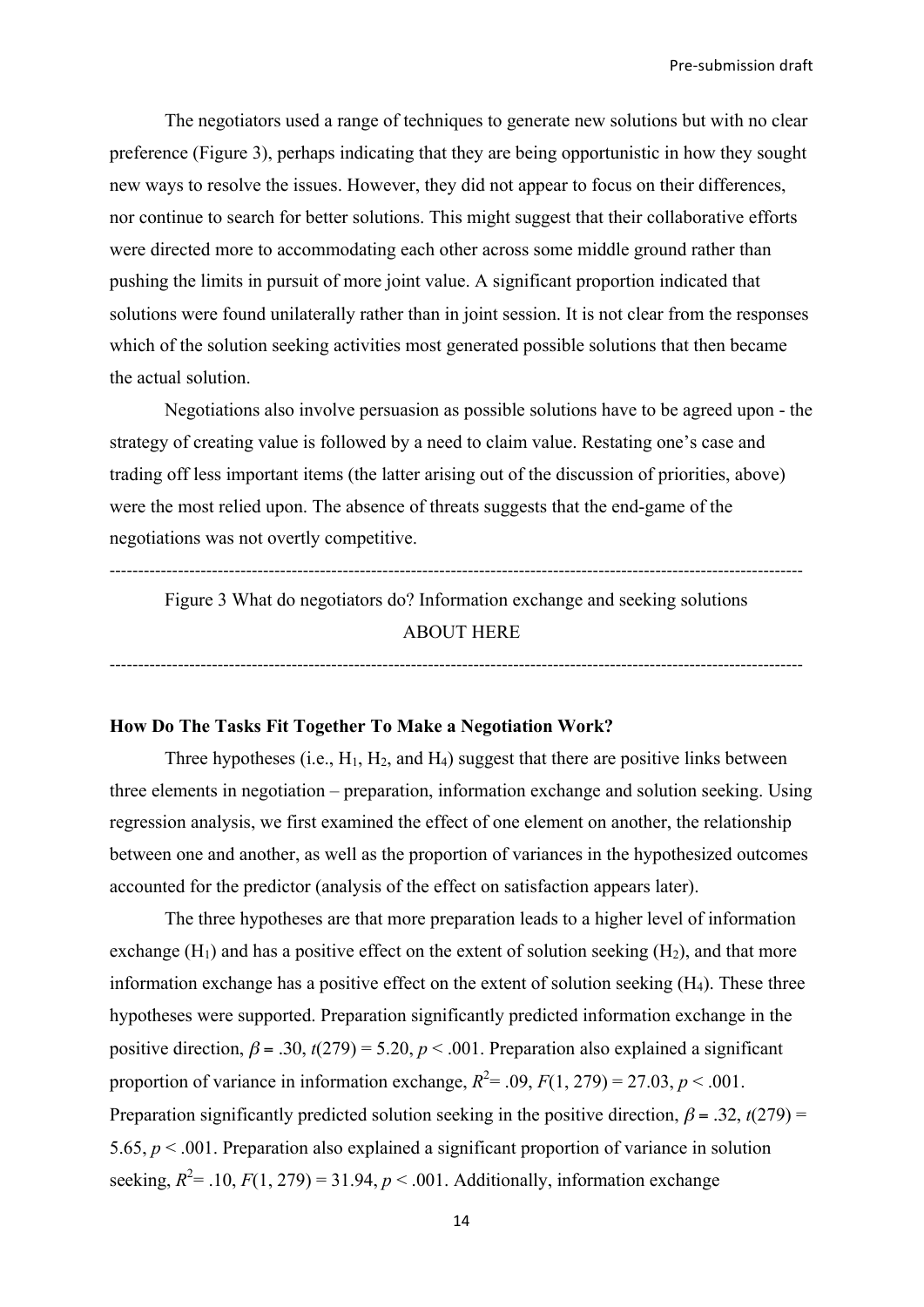significantly predicted solution seeking in the positive direction,  $\beta$  = .46, *t*(279) = 8.56, *p*  $\leq 0.001$ . Information exchange also explained a significant proportion of variance in solution seeking,  $R^2 = .21$ ,  $F(1, 279) = 73.33$ ,  $p < .001$ .

Three further hypotheses (i.e.,  $H_3$ ,  $H_5$ , and  $H_6$ ) suggested negative relationships between some negotiation tasks, namely that if negotiators performed the tasks of preparation, information exchange and looking for solutions well there would be less need for concessions. Expressed another way, if preparation and/or the exchange of information was inadequate or looking for solutions proved unsuccessful, then all the negotiators would be left with is the task of making and managing concessions if they are going to achieve an agreement. Again, simple regression analysis was used to test the hypothesized relationships

The results are somewhat contrary to expectations. There are positive, not negative relationships between preparation, information exchange, solution seeking and concession management. Preparation significantly predicted concession management in the positive direction,  $\beta = .23$ ,  $t(279) = 3.91$ ,  $p < .001$ . Preparation also explained a significant proportion of variance in concession management,  $R^2 = .05$ ,  $F(1, 279) = 15.30$ ,  $p < .001$ . Information exchange significantly predicted concession management in the positive direction,  $\beta = .21$ ,  $t(279) = 3.61$ ,  $p < .001$ . Information exchange also explained a significant proportion of variance in concession management,  $R^2 = .05$ ,  $F(1, 279) = 13.05$ ,  $p < .001$ . Additionally, information exchange significantly predicted solution seeking in the positive direction,  $\beta$  = .38,  $t(279)$  = 6.96,  $p < .001$ . To round this off, information exchange also explained a significant proportion of variance in solution seeking,  $R^2 = .15$ ,  $F(1, 279) = 48.38$ ,  $p < .001$ .

#### **What Led to Satisfactory Outcomes?**

Half of the negotiations (50%) resulted in a single formal agreement, with a further 25% producing a series of agreements. Only 8% of the negotiations failed to reach agreement. However we should note that a similar percentage (7%) of respondents were also either very or extremely dissatisfied with the settlement, which may suggest that they should not have agreed to it. Approximately one third (34%) of respondents expressed only moderate satisfaction with the process, and similarly with regard to the settlement. Notwithstanding the proportion of respondents (50%) who had greater levels of satisfaction arising from their negotiations, these significant 'moderately satisfied' categories suggests that there is room for improvement in the negotiations.

The model suggested two dimensions as to whether a negotiator is satisfied with the outcome of a negotiation, one relating to the settlement itself and the other relating to the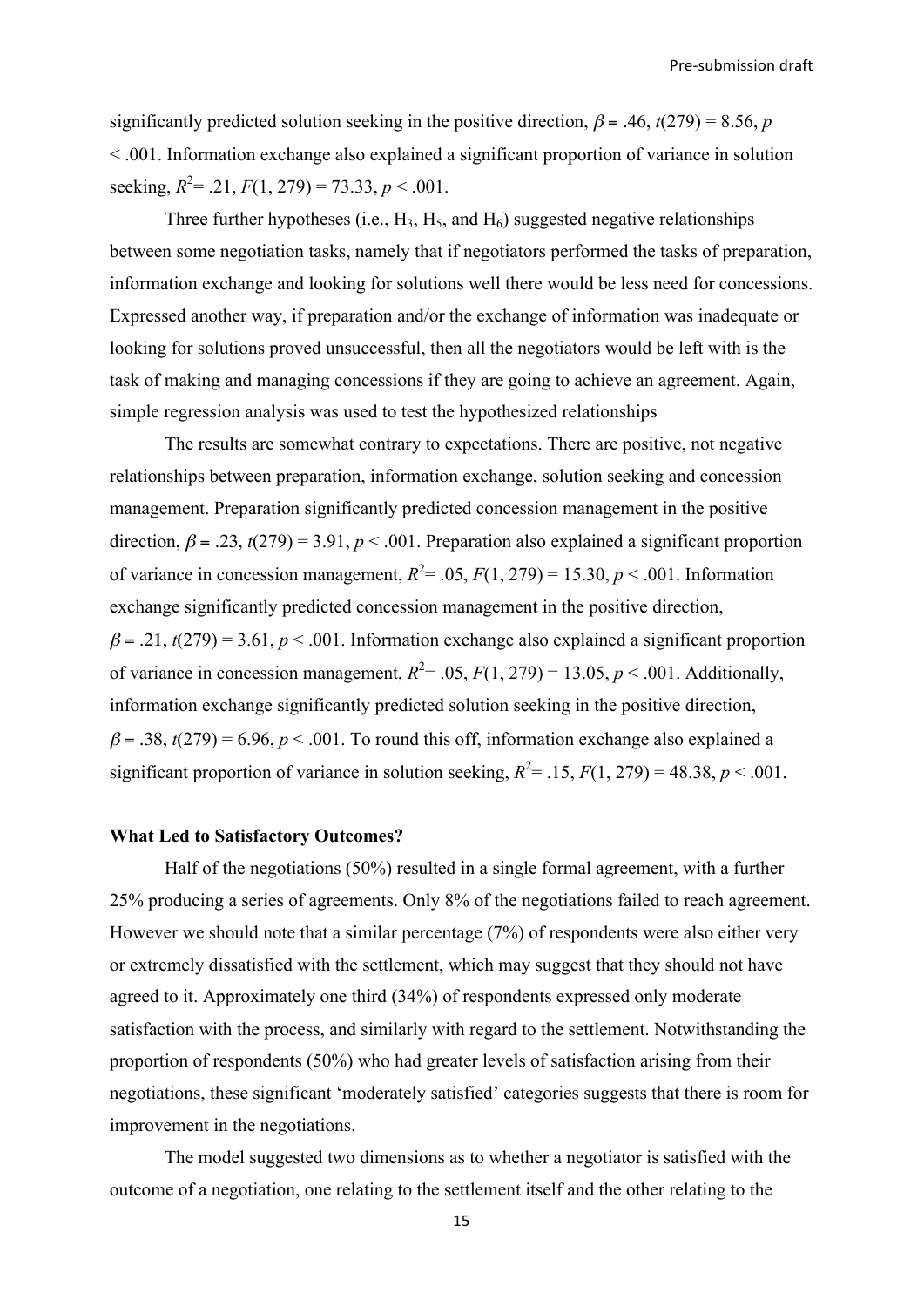process. There was a significant positive correlation between satisfaction with the settlement and satisfaction with the process with moderate to strong strength,  $r = .64$ ,  $p < .001$ . Nevertheless, as will be shown below, different aspects of the negotiation contributed to the levels of settlement and process satisfaction.

The hypotheses relating the tasks to satisfaction were that more preparation will lead to greater satisfaction  $(H_7)$ , as would both more information exchange  $(H_8)$  and more solution seeking (H9). However, having to engage in more concession management, reflective of a more competitive end-game when compared to the potentially more cooperative solution seeking, will result to lower satisfaction  $(H_{10})$ . Regression analysis on the relationships between each individual negotiation task and satisfaction with the settlement (SS) shows the following: Preparation significantly predicted SS,  $\beta$  = .15,  $t(280)$  = 2.52,  $p$  = .012. Preparation also significantly explained a significant proportion of variance in SS scores,  $R^2 = .02$ ,  $F(1)$ ,  $279$ ) = 6.33, *p* = 012, supporting H7. Information exchange significantly predicted SS,  $\beta$ = .13,  $t(280) = 2.23$ ,  $p = 0.026$ . Information exchange also explained a significant proportion of variance in SS scores,  $R^2 = 0.02$ ,  $F(1, 279) = 4.98$ ,  $p = 0.026$ , supporting H8. Solution seeking significantly predicted SS,  $\beta$ = .12, *t*(280) = 1.99, *p* = .048. Solution seeming also explained a significant proportion of variance in SO scores,  $R^2 = .01$ ,  $F(1, 279) = 3.95$ ,  $p = .048$ , supporting H9. In addition, concession management did not significantly predict SS.

However, an alternative understanding of how negotiations 'work' is that negotiation is 'messy', that the tasks are not compartmentalized and so their effect is not direct or linear. Instead each task element contributes to an overall understanding of what is possible in the negotiation. To explore this we tested for multiple regressions, with preparation, information exchange, solution seeking entered as predictors and satisfaction with the settlement (SS) and with the process (SP) as the outcome. The standard multiple regression analysis revealed that the proportion of variance in SS accounted for by preparation ( $\beta$ = .13,  $p$ = .045), information exchange ( $\beta$ = .08, *ns*), solution seeking ( $\beta$ = .10, *ns*), and concession management ( $\beta$ = -.15,  $p$ = .022) was 5%, which was significant,  $R_{ch}^2 = .05$ ,  $F_{ch}(4, 276) = 3.69$ ,  $p = .006$ . The unique contributions to the variance in SS by preparation was 1.4% ( $sr^2$  = .014), by information exchange was 0.5% ( $sr^2$  = .005), by solution seeking was 0.6% ( $sr^2$  = .006), and by concession management was  $1.8\%$  ( $sr^2 = .018$ ). Hence, the shared variance was 0.7%. This suggests that the 'core' elements of a negotiation, the elements that matter in relation to satisfaction with the settlement, are preparation and concession management.

The standard multiple regression analysis revealed that the proportion of variance in SP accounted for by preparation ( $\beta$ = .16,  $p$ = .010), information exchange ( $\beta$ = .24,  $p$  < .001),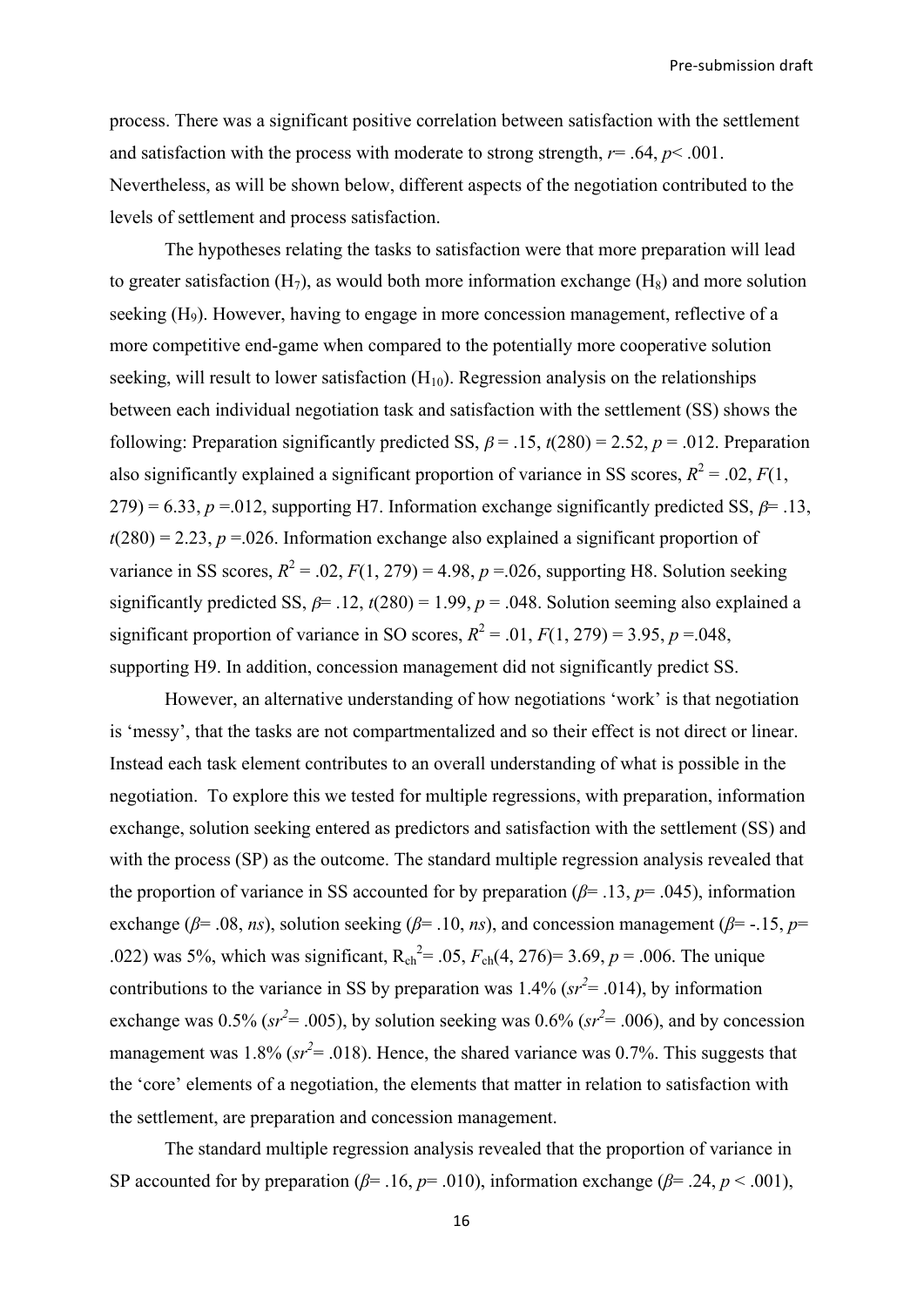solution seeking ( $\beta$ = .01, *ns*), and concession management ( $\beta$ = -.09, *ns*) was 10%, which was significant,  $R_{ch}^2 = 0.10$ ,  $F_{ch}(4, 276) = 7.77$ ,  $p < 0.001$ . The unique contributions to the variance in SP by preparation was 2.2% ( $sr^2 = .022$ ), and by information exchange was 4.3% ( $sr^2 = .043$ ), by solution seeking was 0.01% ( $sr^2$  = .0001), and by concession management was 0.7% ( $sr^2$  = .007). Hence, the shared variance was 2.8%.

#### **Discussion**

The findings of this research show that business negotiators are pragmatic and only cautiously cooperative in their approach to negotiations. They use a range of actions to achieve progress towards an outcome, which indicates there is no one clear way that negotiators approach the task of reaching an agreement. At a general level, this is unsurprising and is indeed in line with previous negotiations research. While it could be argued that negotiators would follow a better path to an agreement if only they were properly trained, our results reflect the interactive nature of negotiations. By this we mean that the tactics/actions by one side are reacted to by the other and that there is interdependence of competitiveness and cooperation (as opposed to negotiation clearly being either competitive, cooperative or 'principled'). Furthermore, the process is dynamic, necessitating a degree of pragmatism at the negotiation table.

Activities such as brainstorming or searching for still better solutions reflect a fully rational decision making approach to negotiation. However negotiators prefer a more cautious common ground approach. They are not too open to giving information and they look to generating solutions in private, rather than in joint discussion. These activities reflect upon negotiation as being a competitive undertaking rather than a fully collaborative one. Negotiation activities such as these also reflect a task-oriented approach, whereby the purpose is to reach an acceptable - rather than ideal - agreement.

This pragmatic, task oriented and somewhat competitive approach is perhaps a consequence of the context within which business negotiations occur and in this regard, the information about practitioners' negotiations adds to our understanding of negotiation dynamics. Although some contextual factors – such as time pressure – can be abstracted and examined in experimental settings (e.g., Stuhlmacher & Champagne, 2000) it is a challenge to recreate the complexity of pressures that impact upon a negotiator's motivations which, it would seem, push the negotiators towards the more competitive end of the negotiation behavior spectrum. Business negotiations often take place in situations where time is important and where priorities of revenue, cost control or risk minimization form a generally competitive environment within which the negotiations take place. Organizational cultures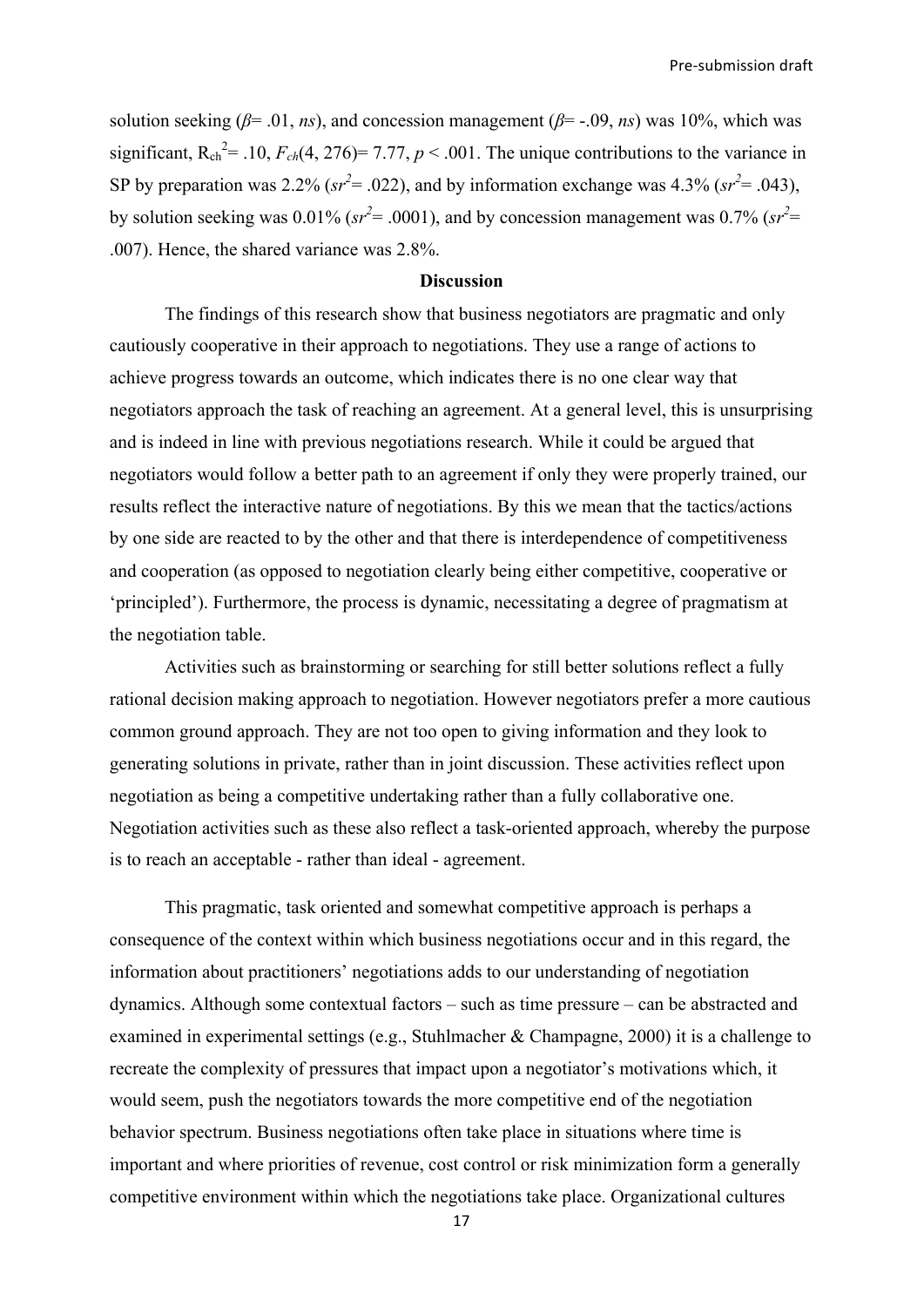such as a 'can do' mentality can be supportive of achievement but at the same time can put pressure on negotiators to be deal makers, to focus on completing the current deal so as to be able to move on to the next. Clearly it is impossible to divorce a negotiation from the context that gives rise to it. However, the scheduling of any business activity that is going to involve negotiation should factor in an appropriate timeframe to avoid the situation of the negotiations operating in a 'crisis management atmosphere'.

The survey responses reveal the complex and competitive nature of many business negotiations. One implication for negotiators is that too idealistic an approach – a script that envisages both parties working though openly sharing information and freely generating solutions – is not likely to be reciprocated. Negotiators need to be pragmatic in their approach and recognize that it will take two or more attempts at employing some of the more open, constructive activities such as sharing some information to encourage reciprocity/build trust or openly discussing the other party's proposals before the other party begins to open up. At the same time, any seemingly competitive actions by the other party should be met with only a measured response.

An example might be that when one negotiator offers some sensitive information but the other does not. Rather than focus on this non-reciprocal exchange (e.g., 'we've provided you with information, but you are not telling us anything; do you really want an agreement here?'), the negotiator should instead revert to restating her main points and concerns (also see Brett, Shapiro & Lyte, 1998). Only later should the 'missing' reciprocation be sought (i.e., 'we need more information if progress is going to be made'). This highlights the need for negotiation skill development to recognize the interactive nature of the process. Not only do negotiators need to develop skills in what they should be doing, they also need to develop the skill of correctly interpreting the other negotiator's behavior and then managing one's own reaction to it.

The earlier comments about the context of business negotiations suggest additional research may be required to better understanding the pressures experienced by business negotiators and how these contextual pressures influence what the negotiators settle for, or even set out to achieve. Setting strong goals leads to success in negotiation (Halpert et al., 2010) but an exploration of what business negotiators set out to achieve may reveal that they set satisficing rather than maximizing goals. The conflicting business pressures on a negotiator may stifle the push for the 'sweet spot' (Susskind, 2014) that is close to the other party's walk away point.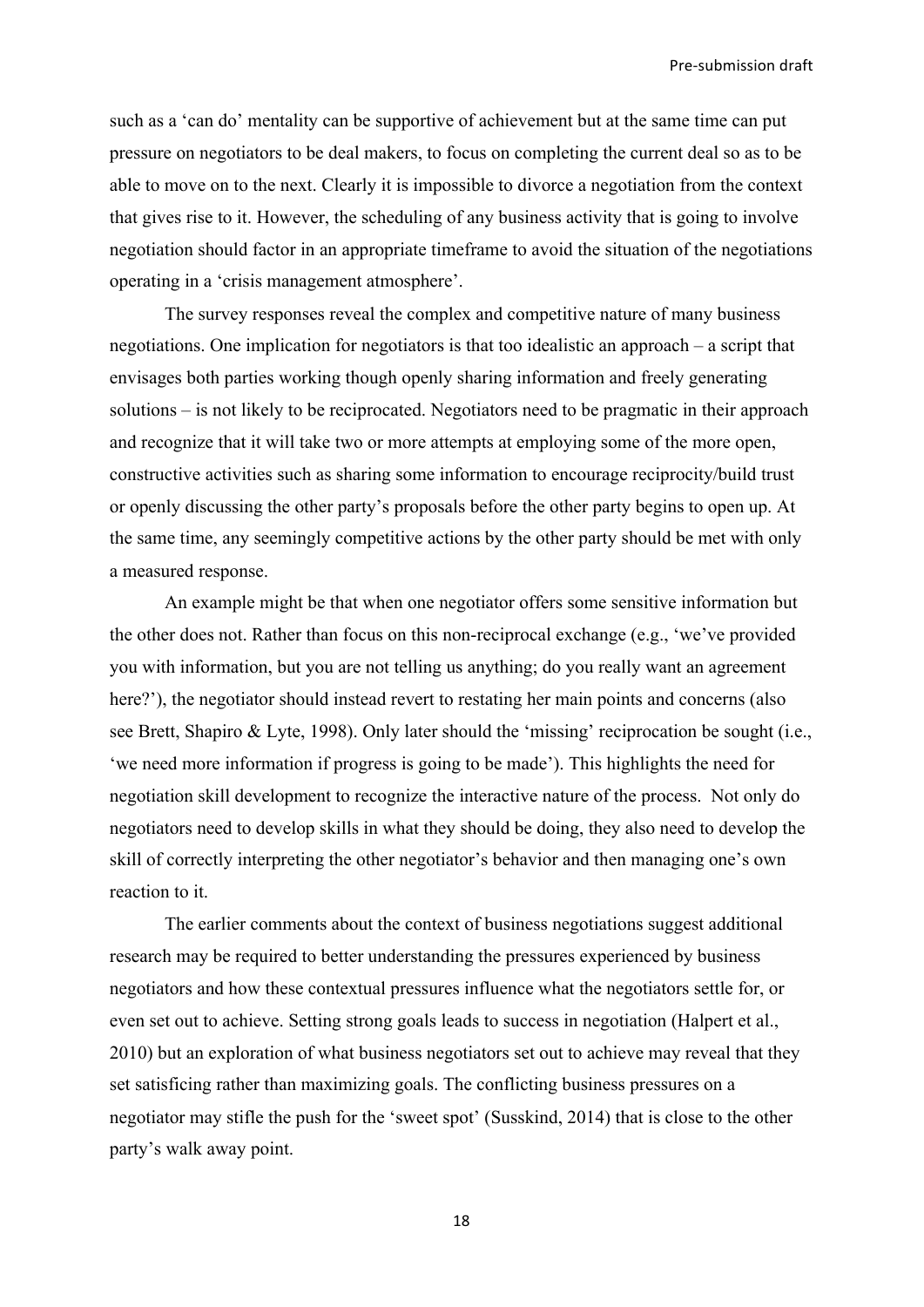We premised that the process of reaching agreement through negotiation involves four main tasks: preparation, information exchange, solution seeking and concession management. All four tasks are found to be mutually supportive, as they all contribute towards achieving the outcome; it does not seem that a sequence of just preparation, information exchange and solution seeking is sufficient to achieve agreement. What is somewhat surprising is that our results indicate that information exchange is not as important as might be expected. The 'constructive' elements of negotiation – good preparation, information exchange and solution finding – are all positively related but it is not clear that these three activities are the 'drivers' or indeed are at the core of a negotiation. What does seem to be at the core are preparation and concession management. This reinforces the current understanding that negotiators have a win-lose perception prior to a negotiation and so then prepare for just that; essentially an 'end game' of negotiation that involves exchanging offers, applying pressure and making concessions. The common practice of developing new proposals away from the negotiation table may have the effect of placing the task of solution seeking within this end game rather be a more exploratory and collaborative phase of a negotiation. When following this essentially competitive script, the more 'integrative' aspects (information exchange, finding new solutions) have to fit within the competitiveness context, rather than be elements of a negotiation script that is more strongly oriented towards value adding collaboration.

As this research is preliminary, the survey did not delve into whether the negotiations followed clear patterns such as the recommendation of Lax and Sebenius' (1986) to first create, then claim value. Clearly defined sequences might be difficult to discern in multi-issue negotiations (a category that most business negotiations fall in to) but it is a further area for additional research. Another aspect of sequencing is the transition between solution seeking and concession management. Negotiators engage in activities to generate new solutions but at some point will come to believe that a particular solution is the best one. Persuasion (Cialdini, 2001; Watkins, 2001) may be necessary to get the other party to agree and a closer examination of this transition would be instructive as would be the language to use when bringing a unilaterally developed proposal back to the negotiating table.

A further area for exploration is the way negotiators perceive their differences.<sup>1</sup> Value can be created by negotiators identifying where their issue preferences differ (Bazerman & Neale, 1992; Lax & Sebenius, 1986; Pruitt, 1983) which gives rise to Sebenius (2001) suggesting that it is a mistake to focus on common ground. The survey data showed that negotiators frequently did focus on their common ground while exchanging information about

<u> 1989 - Jan Samuel Barbara, margaret e</u>

 $1$ . The authors thank one of the reviewers for provoking further consideration of the nature of differences.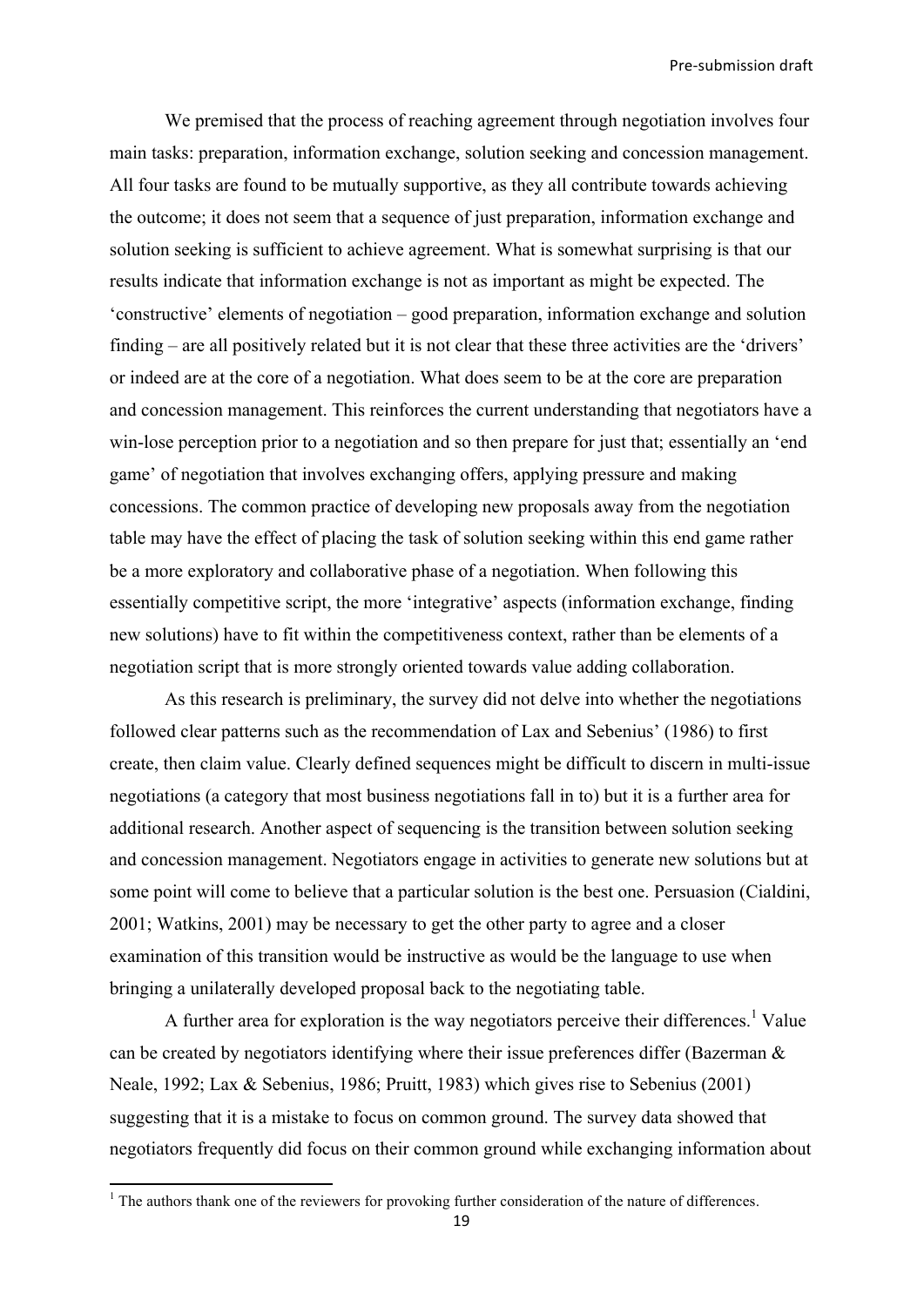each other but did not focus on their differences as a way of finding solutions. However, they did also resort to trade-offs (Figure 3), a resolution strategy that implies differences in priority of the items being traded. These findings suggested that the negotiators' understanding of what their differences are may be reshaped during and the negotiation. Initially there may be a need to unbundle the differences and interests that brought the parties to the table in the first place. For example, two companies selling similar products but in different markets may recognize scope for creating joint value so they open negotiations. Having confirmed that there is enough common ground to warrant continuing to negotiate the parties then proceed to address the detail of the proposed arrangement. The differences that then emerge are more specific but also more amenable to trade. One party may have a preference for early payment scheduling; the other a preference for higher insurance contingency. It is this opportunity for logrolling over issue preferences that is captured well in experimental settings whereas case studies provide more insights into how differences of interest give rise to negotiation opportunities in the first instance.

The high correlation of the two dimensions of satisfaction suggests that negotiations with a good outcome are deemed to have gone well and/or that if negotiations go relatively well, then the outcome is regarded as satisfactory (consistent with the notion of procedural fairness). The exploratory and long distance nature of this survey meant that we did not ask all the questions that might have provided a more objective measure of quality of outcome – for example, 'what is your realistic expectation of outcome; how close was the final outcome to this expectation?' – but there is an indication that if negotiators pay attention to managing the process well, then the outcome will be regarded as satisfactory. A purely rational perspective on outcome satisfaction implies that all outcomes to negotiations should be regarded as satisfactory. An agreement should not be entered into unless it is better than one's BATNA; given that it is better, then it is 'satisfactory'. As explained by Fisheret al. (1991), if one's BATNA is better than the final offer on the table, then no agreement/walking away can be seen as 'satisfactory'. Related to this, there is likely to be an element of ex-post rationalization of any outcome to make it satisfactory, even if the negotiator is disappointed with it.

However, an important point for any negotiator preparing to enter into a negotiation is the probability that those taking part will not feel they have achieved a satisfactory settlement unless - in achieving it - they have engaged in an 'end-game', a period of 'give and take' (with perhaps more of the latter), that brings the negotiation to a conclusion. If there was little of this, there may be a sense that perhaps they ought to have done somewhat better.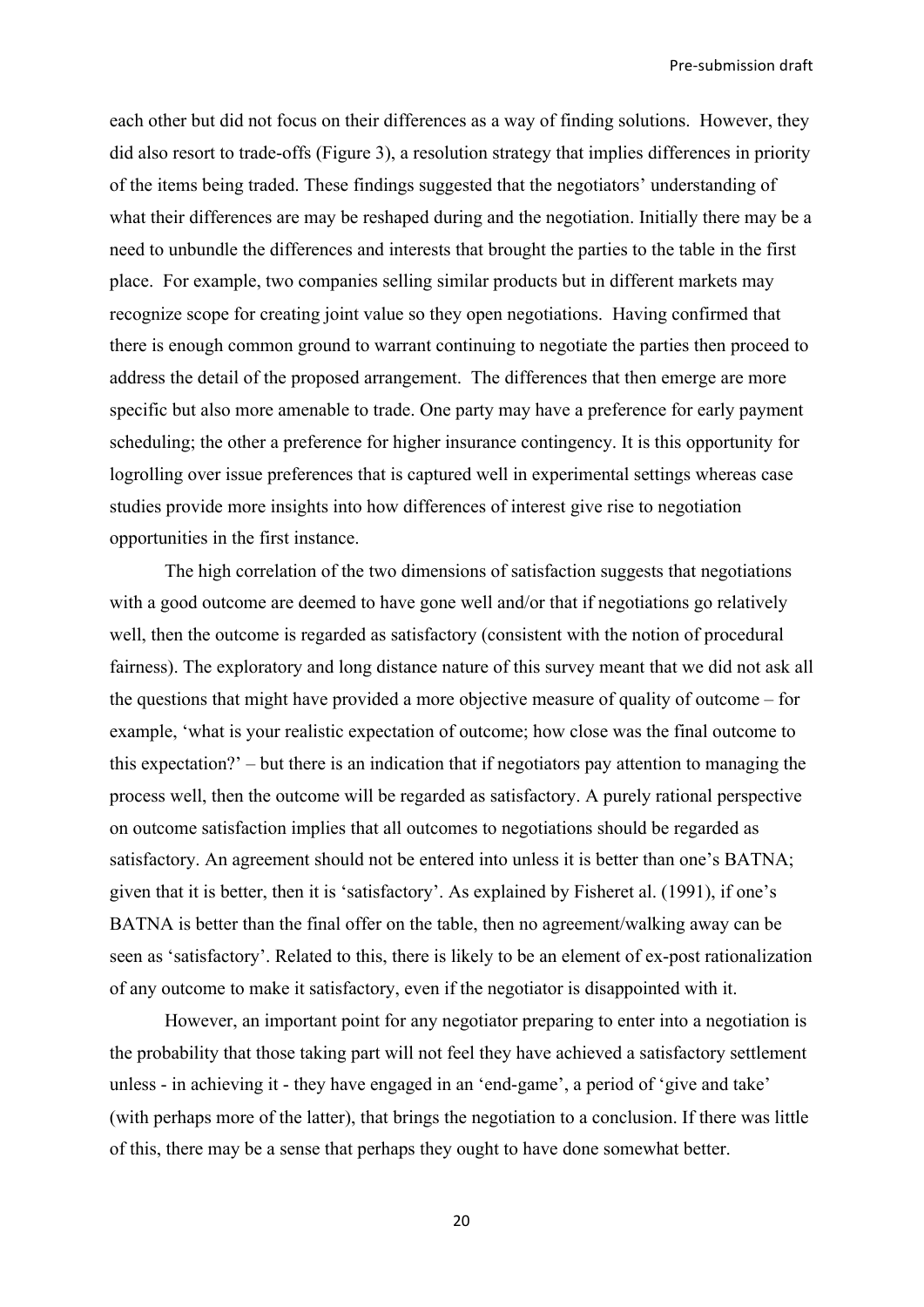Negotiation strategies that combine an emphasis on cooperation with a 'take it or leave it' offer would not enhance the other party's outcome satisfaction.

Drawing together our findings on what negotiators do, how negotiations work and how satisfied the negotiators are with their efforts, we suggest the survey data indicate the need for cautious cooperation on the part of business negotiators. We conclude that negotiators recognized the mixed motive nature of negotiations, realizing that they need to cooperate if they are going to reach an agreement at all, yet at the same time competing to achieve an agreement that suits them. We also conclude that they will not strive for the best possible outcome, only for one that meets their needs, recognizing that what they really need is an agreement that is better than what they could achieve by walking away. To get to this point they will expect to have engaged in a series of offers and counter offers, a process that makes it a 'real' negotiation. This all points to a degree of competitiveness in the negotiations; the potential of some gain from achieving agreement will lead to cooperation but it will be cautious, not open. In other words, to be effective, business negotiators would do well to be cautious co-operators.

#### **Conclusion**

In focusing on what negotiators actually do in real business negotiations this study both complements and extends the existing findings from an experimental research setting. It complements by demonstrating the use made by practicing negotiators of well established and well researched negotiation tactics. It extends by providing insights into how practicing negotiators manage the challenge of the business context. Negotiators appear to take a more competitive rather than creative path to reach a satisfactory outcome. What the survey data also show is that perhaps these agreements are not quite as satisfactory as they might be and that there is scope for better paths to be found. However, the data also clearly shows that there is not going to be one ideal path – negotiation is interactive and pragmatic, not ideal. Recognizing this, the paper suggests a number of practical ways that negotiators, particularly those operating in a business context, can – in a cooperative but cautious way – approach their negotiations. They should ensure adequate provision is made for the negotiation component of any business activity to guard against the negotiations themselves being contaminated (for example by a less than benign context that is giving cause for the negotiation). They should adopt a pragmatic approach to negotiation that might unfold rather than be 'wedded' to one particular model, no matter how attractive that model might seem in the training environment.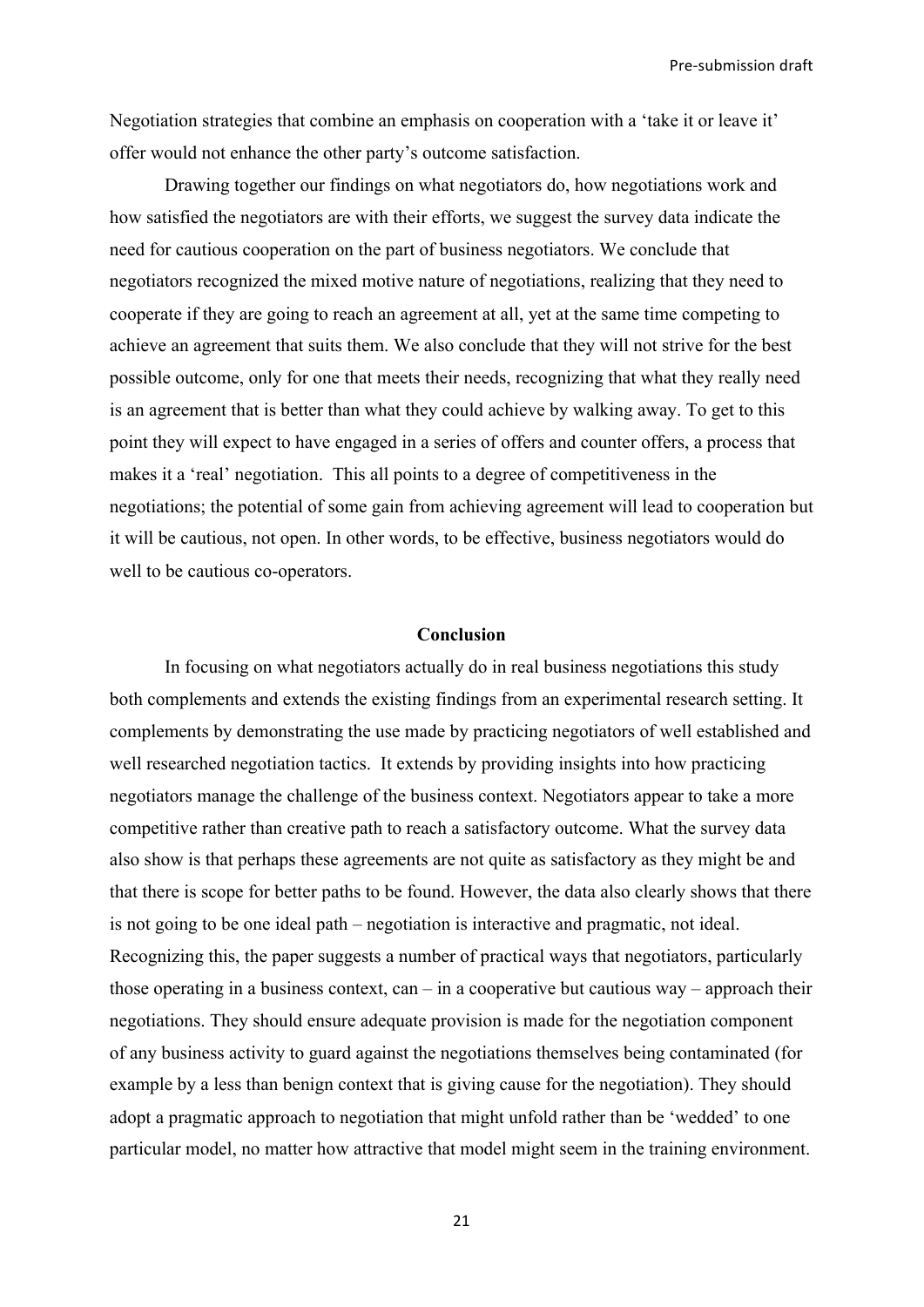This pragmatic approach will include recognizing that negotiations may move from task to task and back again in a seemingly unstructured way. The key point for a negotiator seeking to manage the negotiation is that they need to focus on a task as fully as possible at the time, to help bring a sense of order to the process. Negotiating in this way will also include being prepared for an interactive mix of 'competitive' and 'cooperative' actions by negotiators (on both sides), without trying to tightly manage the process to a predetermined cooperative sequence.

Collecting data through surveys has its limitations but the use of practitioner data has identified aspects of negotiation that warrant further study. One is how, having recognized a need or opportunity for a negotiation to occur, do the parties then develop an understanding of their differences out of which they can then build the detail of an agreement. There would appear to be scope to draw lessons from the area of international relations, particularly with regard to negotiations over mergers or joint ventures. Another avenue of research would be to examine, under more controlled conditions how proposals developed away from the negotiation table can best be presented when the parties resume a joint session.

The business context puts negotiators under a range of commercial, organizational and personal pressures. Culture is a constantly changing factor which is increasingly difficult to isolate in a globalized workplace as negotiating teams are now often comprised of individuals with culturally diverse backgrounds. Revealing more about these diverse pressures that business negotiators experience and the different measures of success that they use will lead to a better understanding of why negotiators make the decisions they do, and provide insights into their understanding of their negotiating power. Exploring the extent to which multi-issue business negotiations follow clearly defined sequences, or perhaps cycles within an overall sequence, will enrich our understanding of the dynamics of the way negotiations are managed in the business context. Further analysis is required to examine dominant sequences of actions by negotiators that may provide an insight into their effectiveness and also enable a closer comparison with the findings of the experimental research. This could extend to the causes and consequences of deadlocks. As one of the survey respondents recounted about a finance negotiation, "We discussed the terms and conditions over the course of three meetings and they came back to us with a final draft but it was still not agreeable to us". Very little in business seems to happen without negotiation and much of it seems to be competitive. Continued research will inform and assist practitioners to be less cautious about adopting a cooperative approach.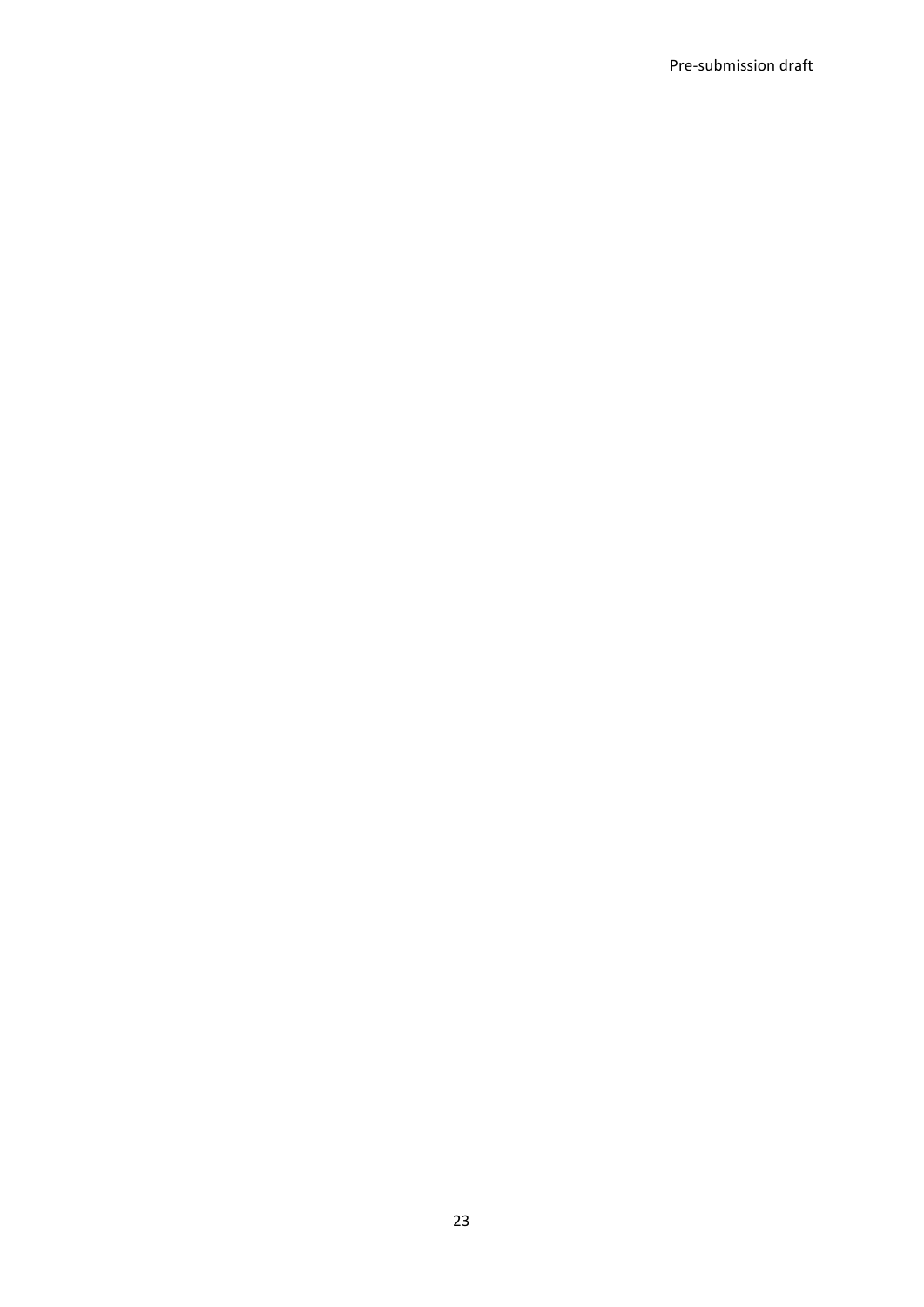#### **References**

- Agndal, H. (2007). *Current trends in business negotiation research.* Stockholm School of Economics Research Paper, 003.
- Axelrod, R. (1990). *The evolution of co-operation*, Harmondsworth: Penguin.
- Baruch, Y., & Holton, B. C. (2008). Survey response rate levels and trends in organizational research. *Human Relations, 81*, 1139-1160. doi: 10.1177/0018726708094863
- Bazerman, M.H. & Neale, M.A. (1992). *Negotiating rationally*. New York, NY: Free Press.
- Brett, J. M., Shapiro, D. L., & Lyte, A. L. (1998). Breaking the bonds of reciprocity in negotiations. *Academy of Management Journal, 42*, 410-424. doi: 10.2307/257081
- Brett, J. (2014). *Negotiating globally*. 3rd Edition, San Francisco, CA: Jossey-Bass.
- Buelens, M., Van De Woestyne, M., Mestdagh, S.. & Bouckenooghe, D. (2008). Methodological issues on negotiation research: A state-of-the-art-review. *Group Decision and Negotiation, 17*, 321-45. doi: 10.1007/s10726-007-9097-3
- Butler, J. (1999). Trust, expectations, information sharing, climate of trust and negotiation effectiveness and efficiency. *Group and Organization Management, 24*, 217-238. doi: 10.1177/1059601199242005
- Carnevale, P.J., & De Dreu, C.K.W. (2004). Methods of negotiation research: Introduction. *International Negotiation, 9*, 341-344. doi: 10.1163/1571806053498715
- Cialdini, R. B. (2001). Harnessing the science of persuasion. *Harvard Business Review*, *79*(9), 72-79. doi:
- De Dreu, C.K.W., Beersma, B., Stroebe, K., & Euwema, M. C. (2006). Motivated information processing, strategic choice and the quality of negotiated agreement. *Journal of Personality and Social Psychology, 90*, 927-943. doi: 10.1037/0022-3514.90.6.927
- De Dreu, C.K.W., Giebels, E. & Van de Vliert, E. (1998). Social motives and trust in integrative negotiation: the disruptive effects of punitive capability. *Journal of Applied Psychology*, *83,* 408-22. doi: 10.1037/0021-9010.83.3.408
- De Dreu, C.K.W., Weingart, L.R. & Kwon, S. (2000). Influence of social motives on integrative negotiation: a meta-analytic review and test of two theories. *Journal of Personality and Social Psychology*, *78*, 889-905. doi: 10.1037/0022-3514.78.5.889
- Deutsch, M. (1973). *The Resolution of conflict.* New Haven, CT: Yale University Press.
- Douglas, A. (1957). The peaceful settlement of industrial and intergroup disputes. *Journal of Conflict Resolution, 1*, 69-81. doi: 10.1177/002200275700100107
- Douglas, A. (1962). *Industrial peacemaking*. New York: Columbia University Press.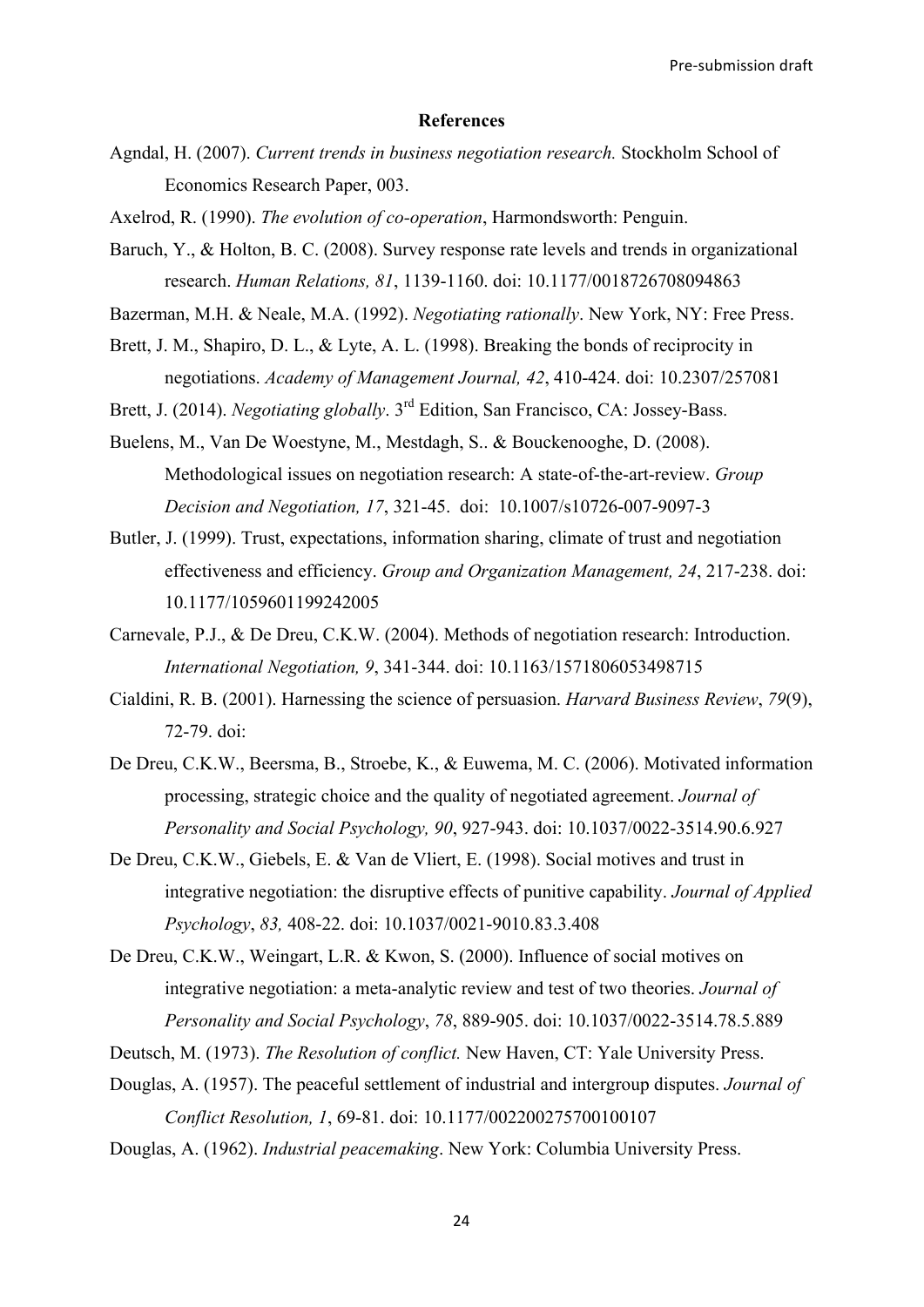- Druckman, D. (2005). *Doing research: Methods of inquiry for conflict analysis.* CA: Sage Publications.
- Druckman, D. (2009). Intuition or counterintuition? The science behind the art of negotiation. *Negotiation Journal, 25*, 431-448. doi: 10.1111/j.1571-9979.2009.00237.x
- Fells, R. (2000). Labour-management negotiation. Some insights into strategy and language. *Relations Industrielles/Industrial Relations, 55*, 583-605. doi: 10.7202/051350ar
- Fells, R. (2012). *Effective negotiation - From research to results.* Melbourne: Cambridge University Press.
- Fells, R. (2013). Negotiation success An application of the Halpert *et al.* model. *Negotiation and Conflict Management Research, 6*, 133-150. doi: 10.1111/ncmr.12008
- Field, A. (2005). *Discovering statistics using SPSS*, 2<sup>nd</sup> Edition, London: Sage.
- Fisher, R., & Ertel, D. (1995). *Getting ready to negotiate.* New York: Penguin Business.
- Fisher, R., & Ury, W. (1981). *Getting to yes.* London: Hutchinson.
- Fisher, R., Ury, W., & Patton, B. (1991). *Getting to yes*. New York, NY: Penguin.
- Goering, E. (1997). Integration versus distribution in contract negotiations: An interaction analysis of strategy use. *Journal of Business Communication, 34* , 383-400. doi: 10.1177/002194369703400404
- Ghauri, P., & Grønhaug, K. (2010). *Research methods in business studies.*4th Edition . London: FT Pearson.
- Ghauri, P., & Usunier, J. C. (2003). *International business negotiations*. Oxford: Pergamon.
- Graham, J. L. (1986). The problem-solving approach to negotiations in industrial marketing. *Journal of Business Research*, *14*, 546-566. doi: 10.1016/0148-2963(86)90014-7
- Halpert, J. A., Stuhlmacher, A. F., Crenshaw, J. L., Litcher, C. D., & Bortel, R. (2010). Paths to negotiation success. *Negotiation and Conflict Management Research, 3*, 91-116. doi: 10.1111/j.1750-4716.2010.00051.x
- Hames, D. S. (2012). *Negotiation*. Thousand Oaks, CA: Sage Publications.
- Harvey, M. G., & Griffith, D. A. (2002). Developing effective intercultural relationships: The importance of communication strategies. *Thunderbird International Business Review*, *44*, 455–76. doi: 10.1002/tie.10029
- Hendon, D. W., Hendon, R. A., & Herbig, P. (1996). *Cross-cultural business negotiations*. Westport, CT.: Praeger.
- Hofstede, G. (1994). The business of international business is culture. *International Business Review, 3*, 1-14. doi: 10.1016/0969-5931(94)90011-6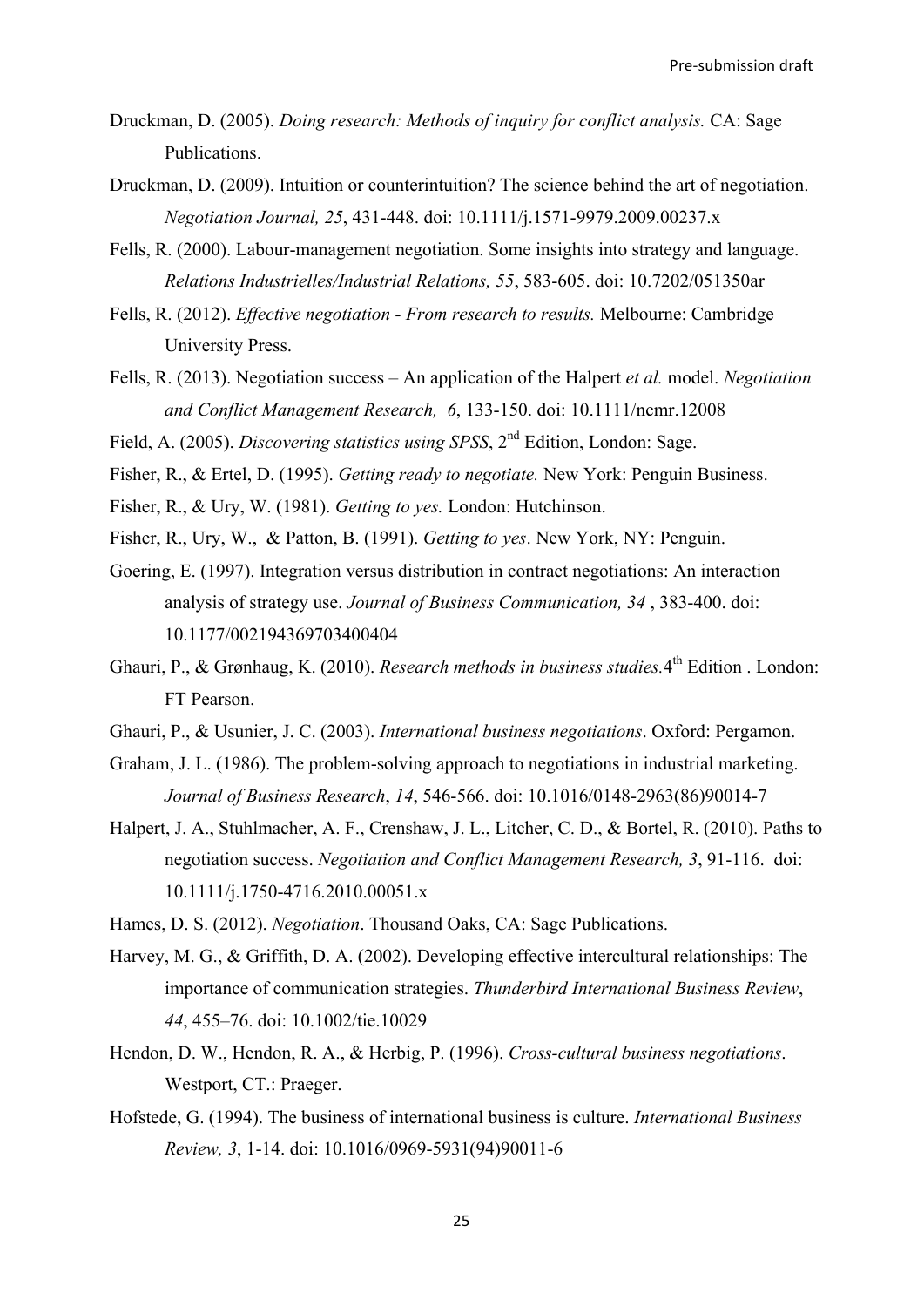- Holmes, M. E. (1992). Phase structures in negotiation. In L. L. Putnam & M. E. Roloff (eds.). *Communication and negotiation* (pp.83-105). Newbury Park, CA.: Sage.
- Kumar, R., & Worm, V. (2004). Institutional dynamics and the negotiation process: Comparing India and China. *International Journal of Conflict Management*, *15*, 304- 334. doi: 10.1108/eb022916
- Kwon, S., & Weingart, L. (2004). Unilateral concessions from the other party: concession behavior, attributions, and negotiation judgments. *Journal of Applied Psychology*, *89*, 263-278. doi: 10.1037/0021-9010.89.2.263
- Lax, D. A., & Sebenius, J. K. (1986). *The manager as a negotiator.* New York, NY: Free Press.
- Lempereur, A. & Colson, A. (2010). *The first move*. Chichester: John Wiley & Sons.
- Lewicki, R. J., Minton, J. W. & Saunders, D. M. (2010). *Negotiation*. New York, NY: McGraw-Hill.
- Loewenstein, G., & Moore, D. A. (2004). When ignorance is bliss: Information exchange an inefficiency in bargaining. *Journal of Legal Studies, 33*, 37-58. doi: 10.1086/382581
- Maynard, D.W. (2010). Demur, defer and deter: Concrete, actual practices for negotiation interaction. *Negotiation Journal, 26*, 125-43. doi: 10.1111/j.1571-9979.2010.00261.x
- McGinn, K. L., & Keros, A. T. (2002). Improvisation and the logic of exchange in socially embedded transactions. *Administrative Science Quarterly*, *47*, 422-473. doi: 10.2307/3094847
- Michaelidou, N., & Dibb, S. (2006). Using email questionnaires for research: Good practice in tackling non-response. *Journal of Targeting Measurement and Analysis for Marketing, 14*, 289-296. doi: 10.1057/palgrave.jt.5740189
- Miles, M., & Huberman A. (1994). Qualitative data analysis: an expanded sourcebook, 2<sup>nd</sup> Edition. Thousand Oaks, CA: Sage Publications.
- Movius. H., & Susskind, L. (2009). *Built to win*. Boston, MA.: Harvard Business Press.
- Olekalns, M., Brett, J. M., & Weingart, L. R. (2003). Phases, transitions and interruptions: Modeling processes in multi-party negotiations. *International Journal of Conflict Management*, *14*, 191–211. doi: 10.1108/eb022898
- Olekalns, M., & Smith, P.L. (2003). Testing the relationships among negotiators' motivational orientations, strategy choices, and outcomes. *Journal of Experimental Social Psychology, 39,* 101-117. doi: 10.1016/S0022-1031(02)00520-6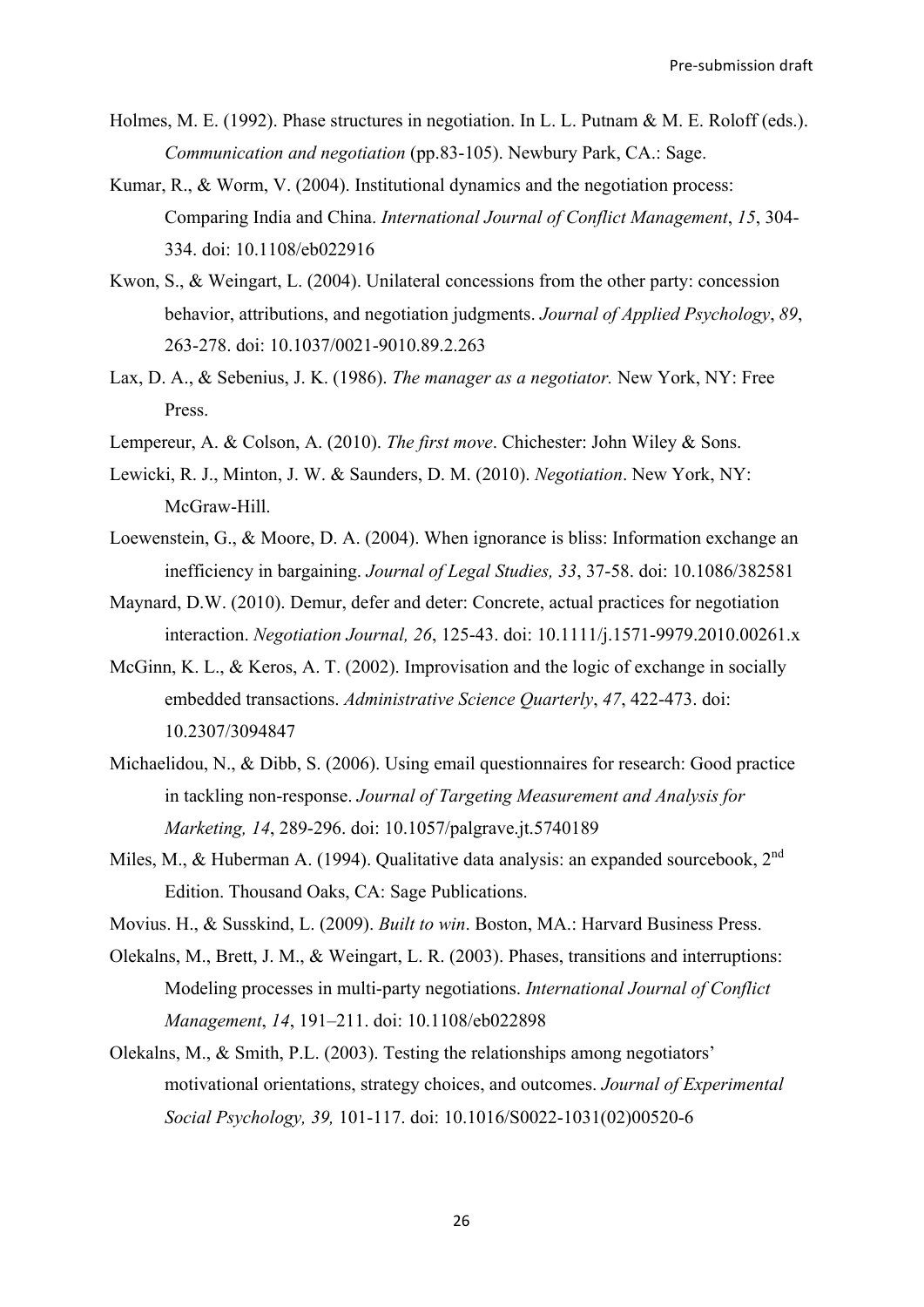- Peterson, R. M., & Lucas, G. H. (2001). Expanding the antecedent component of the traditional business model: pre-negotiation literature reviews and planning-preparation propositions. *Journal of Marketing Theory & Practice, 4*, 37-49.
- Pruitt, D. G. (1983). Achieving integrative agreements. In M. H. Bazerman & R. J. Lewicki (Eds.), *Negotiation in Organizations.* (pp.35-50). Beverly Hills, CA: Sage Publications.
- Putnam, L. L. (2003). Dialectical tensions and rhetorical tropes in negotiations. *Organization Studies, 25*, 35-53. doi: 10.1177/0170840604038179
- Putnam, L. L. (2005). Discourse analysis: Mucking around with negotiation data. *International Negotiation, 10,* 17-32. doi: 10.1163/1571806054741083
- Putnam, L. L. (2010). Communication as changing the negotiation game. *Journal of Applied Communication Research,* 38, 325-35. doi: 10.1080/00909882.2010.513999
- Putnam, L. L., & Fuller, R. P. (2014). Turning points and negotiation: The case of the 2007– 2008 Writers' Strike, *Negotiation and Conflict Management Research*, *7* , 188–212. doi: 10.1111/ncmr.12032
- Putnam, L. L., & Wilson, S. R. (1989). Argumentation and bargaining strategies as discriminators of integrative outcomes. In M. A. Rahim (Ed.). *Managing conflict. An interdisciplinary approach* (pp.121-41). New York, NY: Praeger.
- Rackman, N., & Carlisle, J. (1978). The effective negotiator part 2: Planning for negotiations. *Journal of European Industrial Training, 2*2-5. doi: 10.1108/eb002302
- Raiffa, H. (1982). *The art and science of negotiation.* Cambridge, MA: Harvard University Press.
- Ramsey, J. (2004). Serendipity and the realpolitik of negotiations in supply chains. *Supply Chain Management, 9* , 219-29. doi: 10.1108/13598540410544917
- Rogers, H., Hossinger, M., Perks, H. & Ghauri, P. (2010). Effective conduct in International business contractual negotiations. *Conference on International and Intercultural Negotiations*, Copenhagen Business School, Denmark.
- Roloff, M. J., & Jordon, J. M. (1991). The influence of effort, experience, and persistence on the elements of bargaining plans. *Communication Research*, 18, 306-332. doi: 10.1177/009365091018003002
- Rubin, J. Z., & Brown, B. R. (1975). *The social psychology of bargaining and negotiation.* New York, NY: Academic Press.
- Rubin, J. Z., Pruitt, D. G. & Kim, S. H. (1994). *Social conflict: Escalation, stalemate and settlement*. 2nd Edition. New York, NY: McGraw-Hill.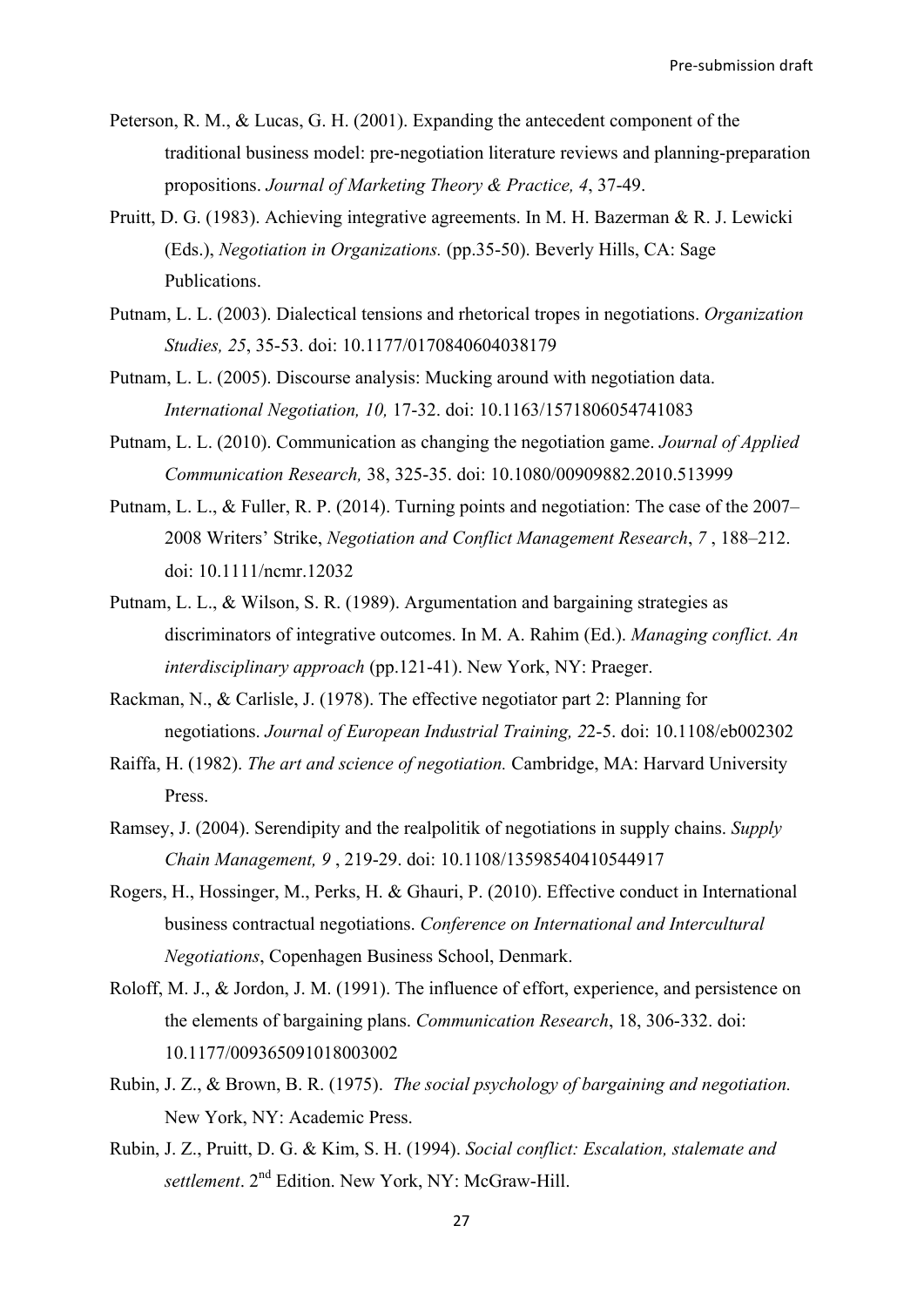Salacuse, J.W. (2003). *The global negotiator.* New York, NY: Palgrave Macmillan.

- Saunders, M., Lewis, P. & Thornhill, A. (2007). *Research methods for business students*. 4<sup>th</sup> Edition. Harlow: Pearson Education Limited.
- Schelling, T. C. (1960). *The strategy of conflict*. Cambridge, MA: Harvard University Press.
- Schuster, C. & Copeland, M. (1996). *Global business*. New York, NY: Dryden Press.
- Sebenius, J. K. (2001). Six habits of merely effective negotiators. *Harvard Business Review, 79* (4), 87-95.
- Sebenius, J.K. (2009). Negotiation analysis: From games to inferences to decisions to deals. *Negotiation Journal, 24*, 449-65. doi: 10.1111/j.1571-9979.2009.00238.x
- Sinaceur, M. & Neale, M. A. (2005). Not all threats are created equal: How implicitness and timing affect the effectiveness of threats in negotiations. *Group Decision and Negotiation, 14*, 63-85. doi: 10.1007/s10726-005-3876-5
- Stevens, C. (1963). *Strategy and collective bargaining.* New York, NY: McGraw-Hill.
- Stuhlmacher, A. F., & Champagne, M. V. (2000). 'The impact of time pressure and information on negotiation processes and decisions'. *Group Decision and Negotiation, 9*, 471-491.
- Susskind, L. (2014). *Good for you. Great for me*. New York, NY: Public Affairs.
- Thompson, L. (2012). *The mind and heart of the negotiator*, 5<sup>th</sup> edition, Boston, MA: Pearson.
- Thompson, L. (1991). Information exchange in negotiation. *Journal of Experimental Social Psychology, 27*, 161-79. doi: 10.1016/0022-1031(91)90020-7
- Thompson, L. & Leonardelli, G. (2004). The big bang: the evolution of negotiation research. *Academy of Management Executive. 18*, 113-117. doi: 10.5465/AME.2004.14776179
- Ury, W. (1991). *Getting past no: Negotiating with difficult people*. New York: Bantam books.
- Watkins, M. (2001). Principles of persuasion. *Negotiation Journal, 17*, 115-37. doi: 10.1023/A:1013276008562
- Watkins, M. (2002). *Breakthrough business negotiation*. San Francisco, CA: Jossey-Bass.
- Watkins, M. (2006). *Shaping the Game*. Boston, MA: Harvard Business School Press.
- Walton, R. E., & McKersie, R. B. (1965). *A behavioral theory of labor negotiation.* New York, NY: McGraw-Hill.
- Weingart, L. R., Thompson, L. L., Bazerman, M. H. & Carroll, J. S. (1990). Tactical behavior and negotiation outcomes. *International Journal of Conflict Management, 1*, 7-31. doi: 10.1108/eb022670
- Weingart, L.R., & Olekalns, M. (2004). Communication processes in negotiation. In M. J. Gelfand & J. M. Brett, J.M. (Eds.), The handbook of negotiation and culture (pp.143- 57). Stanford, CA: Stanford Business Books.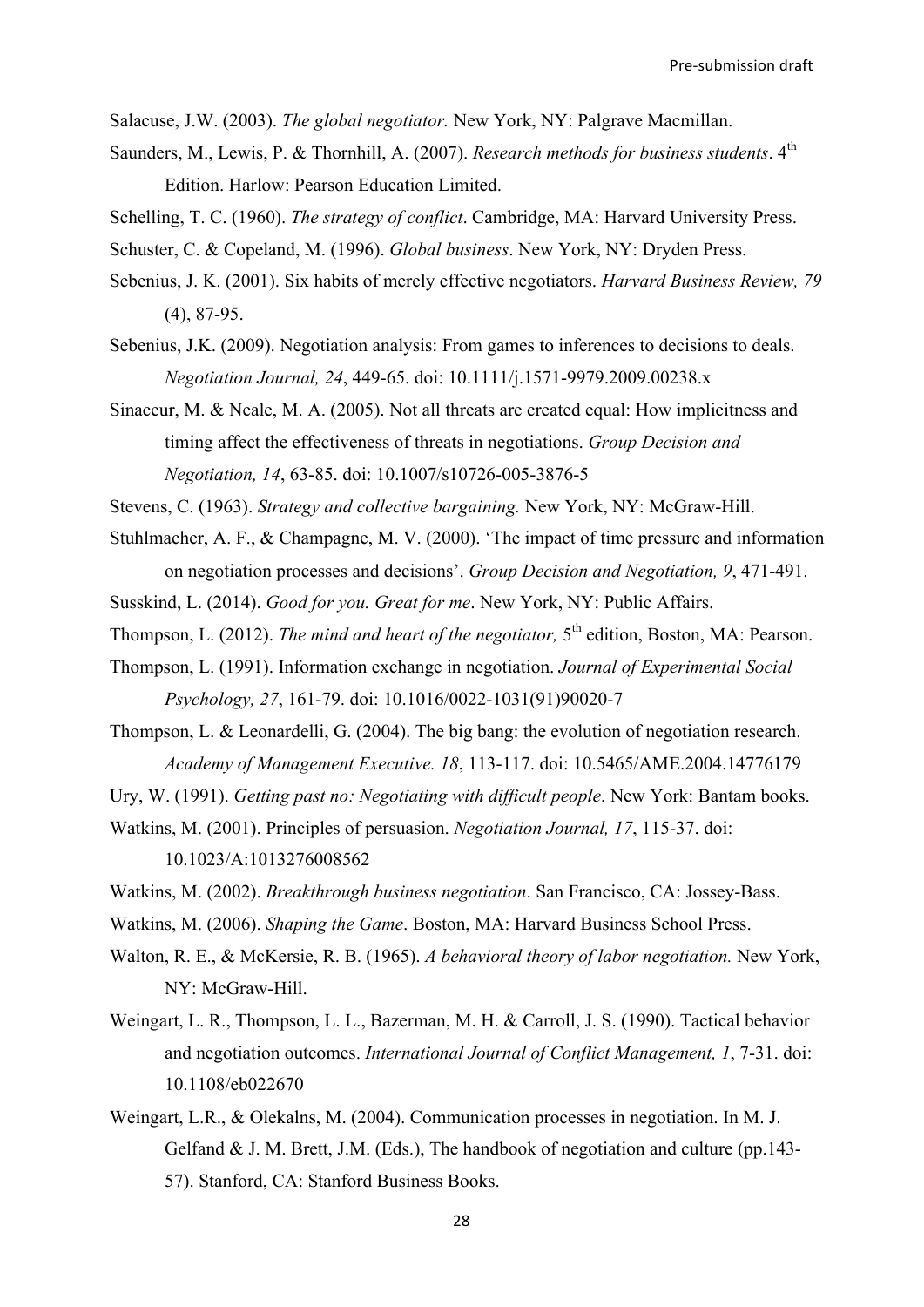- Weiss, S. E. (2011). Negotiating the Renault-Nissan alliance: Insights from Renault's experience. In Benoliel, M. (Ed.). *Negotiation Excellence* (pp.315-40). Singapore: World Scientific.
- Wheeler, M (2013). *The art of negotiation*: *how to improvise agreement in a chaotic world*. New York, NY: Simon & Schuster.
- Zartman, I. W. & Berman, M. R. (1983). *The practical negotiator.* New Haven, CT: Yale University Press.
- Zartman, I.W. (1988). Common elements in the analysis of negotiation. *Negotiation Journal*, *4*, 31-43. doi: 10.1111/j.1571-9979.1988.tb00444.x
- Zu, Y. (2012). *Negotiating supplier deals and supplier relationship management in a Chinese context*. Unpublished Masters dissertation, Friedrich Alexander University of Erlangen-Nuremberg, Germany.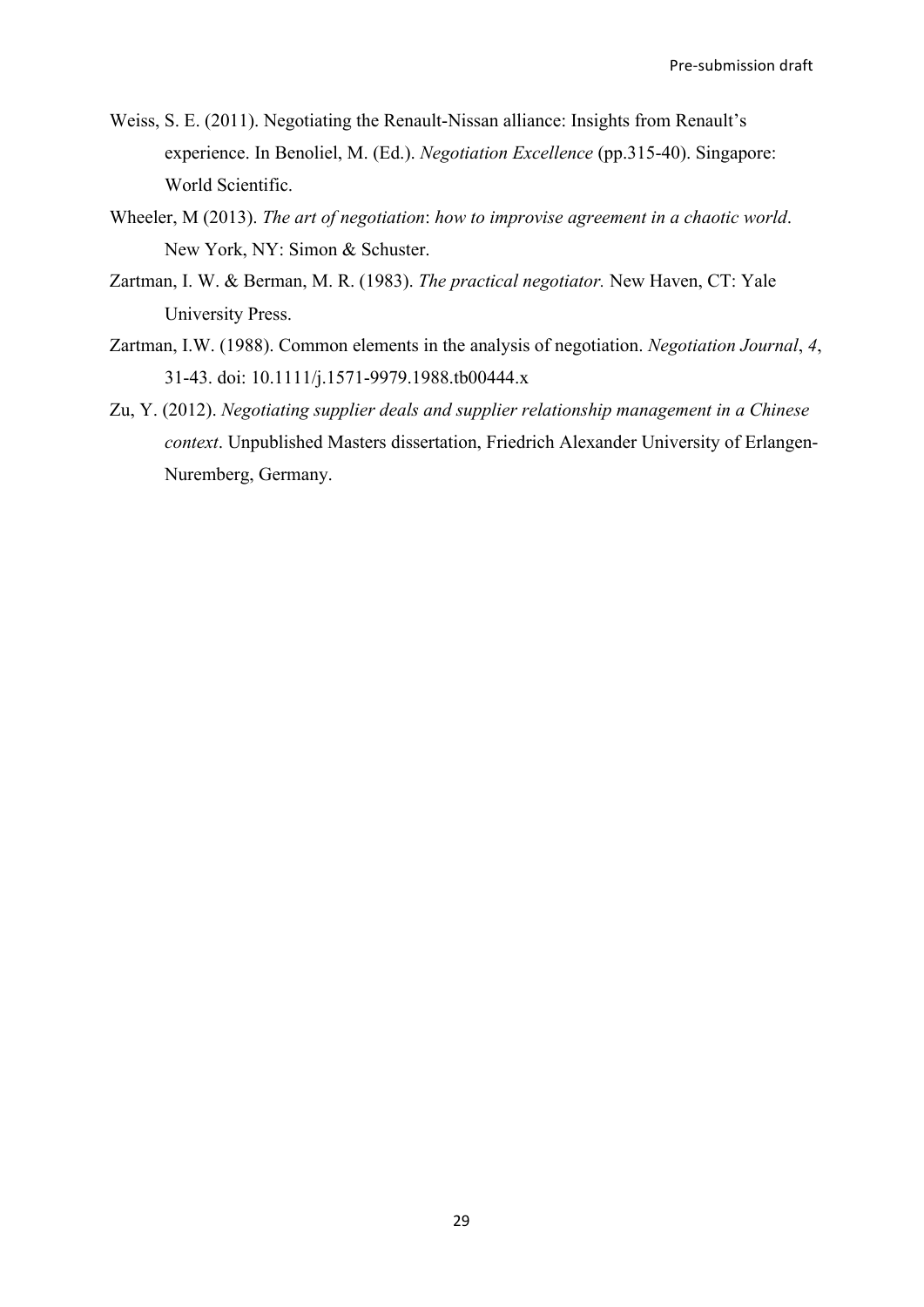

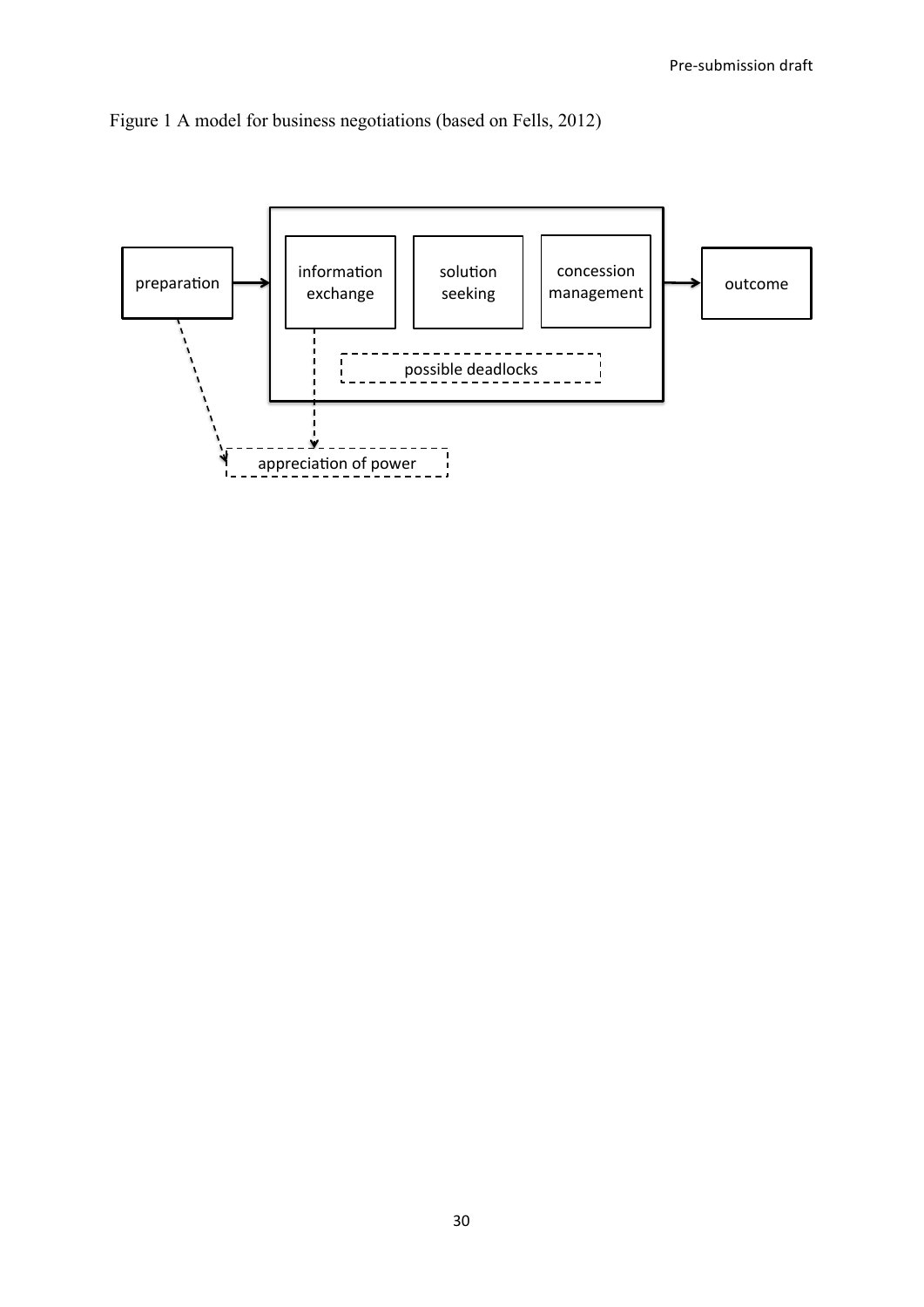

Figure 2 Task model of negotiation with task-related hypotheses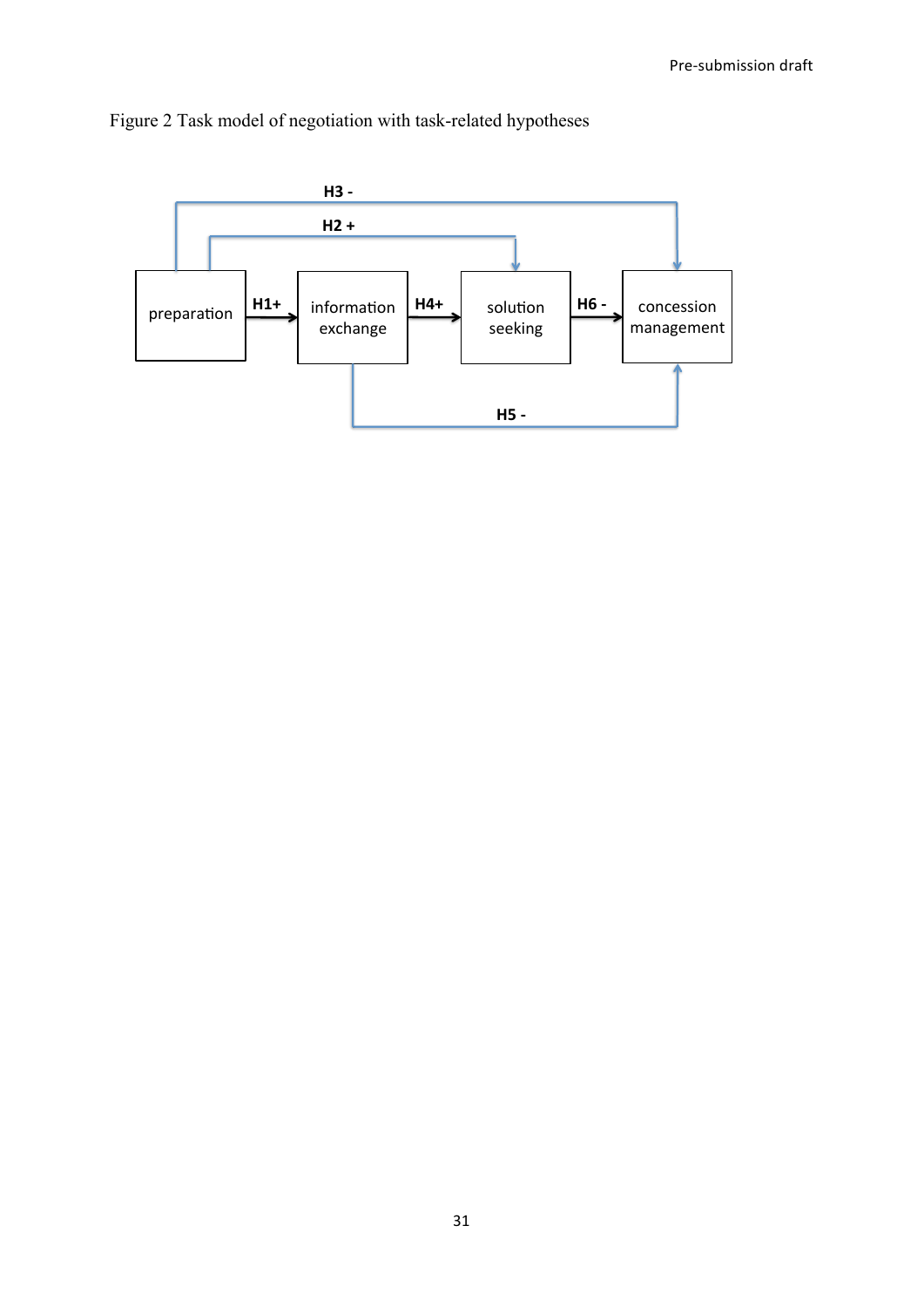Table 1 Information exchange questions from survey

|   | Information exchange                                                                                |
|---|-----------------------------------------------------------------------------------------------------|
|   | The other party fully explained what they wanted and why they wanted it                             |
|   | I asked specific questions and got reasonably clear answers                                         |
| 3 | I offered some insight into what was important to us to encourage the other<br>party to do likewise |
| 4 | I drew inferences from what they said and did (or did not say)                                      |
| 5 | By focusing on our differences                                                                      |
| 6 | By focusing on common ground                                                                        |
|   | I already knew because of my preparation beforehand                                                 |